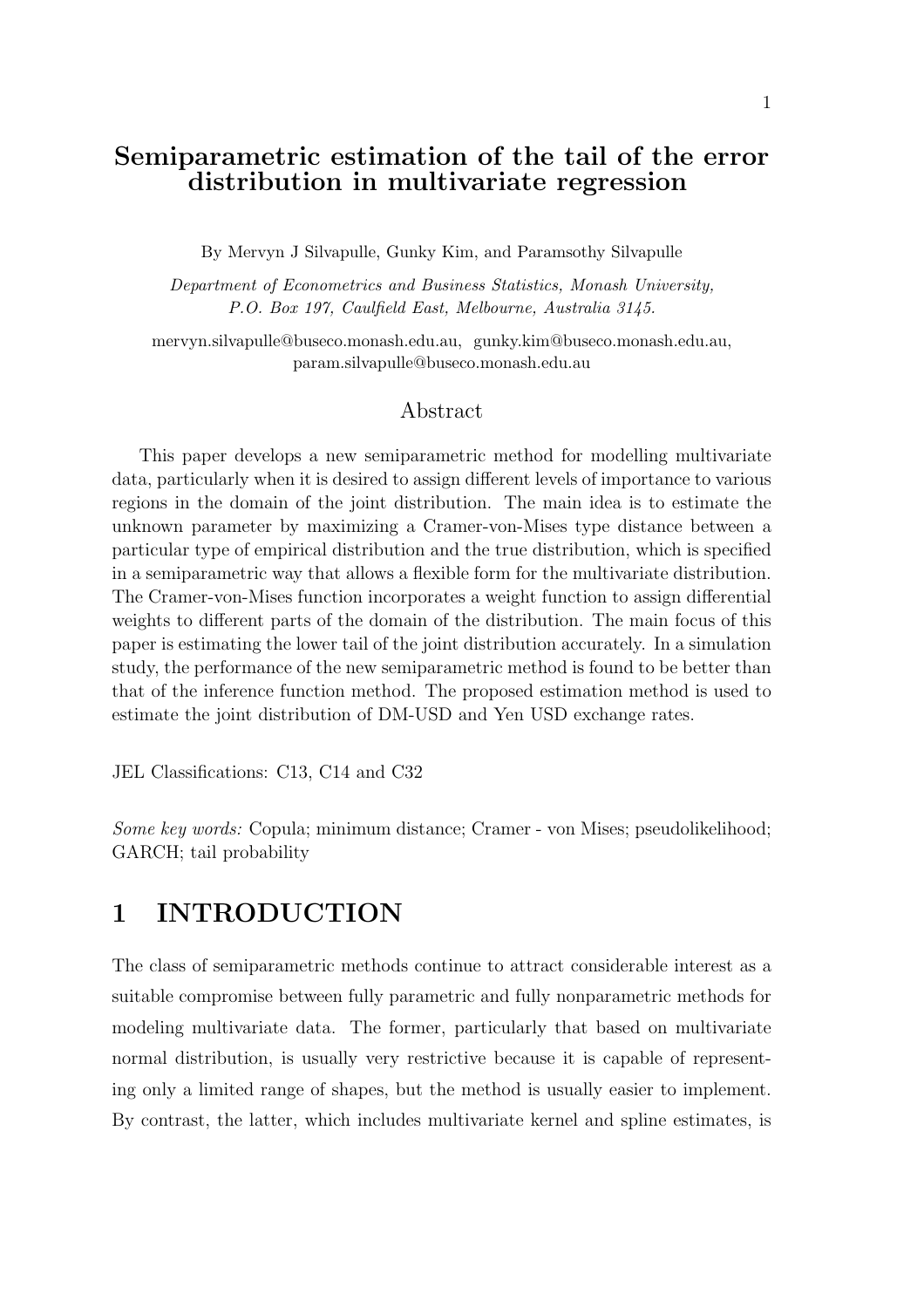very flexible but usually difficult to implement and may require unrealistically large samples. In this paper, we develop a new semiparametric method for modeling multivariate data when it is desired to assign different levels of importance to different regions in the domain of the distribution. In terms of flexibility and ease of implementation, the method developed in this paper lies between the two extremes of fully parametric and fully nonparametric approaches.

To estimate the unknown parameter in the model, we maximize a Cramer-von-Mises type distance between a particular type of empirical distribution and the true distribution, which is specified in a semiparametric way allowing a flexible form for the multivariate distribution. Further, we also use a weight function to assign differential weights to different parts of the domain of the distribution. This is an attractive feature of this new method compared to the likelihood based ones and those based on estimating equations.

To provide a brief overview of the type of situations that we have in mind, let us consider an example. Let  $Y_1$  and  $Y_2$  denote the returns of two shares, say a bank and a mining company respectively. Let  $x$  denote the return on a market index such as the Dow Jones Index. Suppose that  $Y_1 = \mathbf{x}_1^T \boldsymbol{\beta}_1 + \varepsilon_1$  and  $Y_2 =$  $\mathbf{x}_2^T \boldsymbol{\beta}_2 + \varepsilon_2$ , where  $\mathbf{x}_1 = \mathbf{x}_2 = (1, x)^T$ . Thus, after accounting for the overall market movements,  $\varepsilon_1$  and  $\varepsilon_2$  represent the risks that are not under the control of the investor. In this setting, examples of quantities that are of interest include the following, where  $a_1$  and  $a_2$  are given numbers: (i) The probability that the returns from the investments would fall below certain specified levels for a given value of  $x$ , for example,  $pr(Y_1 \le a_1 \text{ and } Y_2 \le a_2 | \mathbf{x})$ ; (ii) The probability that the return from one investment falls below a specified level given that the other has already fallen below a certain level, for example,  $pr(Y_1 \le a_1 | Y_2 \le a_2, \mathbf{x})$ , and (iii) the quantile c, defined by  $pr{b_1Y_1 + (1 - b_1)Y_2 \le c \mid \mathbf{x}} = \alpha$ , where  $\alpha$  is a given number, for example  $\alpha = 0.05$  or 0.4. In quantitative finance, the quantity c in the last example is usually referred to as the Value at Risk of a portfolio in which  $b_1$  and  $(1 - b_1)$  are the proportions of investment in the first and second assets respectively.

There are similar quantities of interest in other contexts, where one is essentially interested in estimating the joint distribution of  $\varepsilon_1$  and  $\varepsilon_2$  in the region where both of them are negative. In risk management where the variable of interest is the return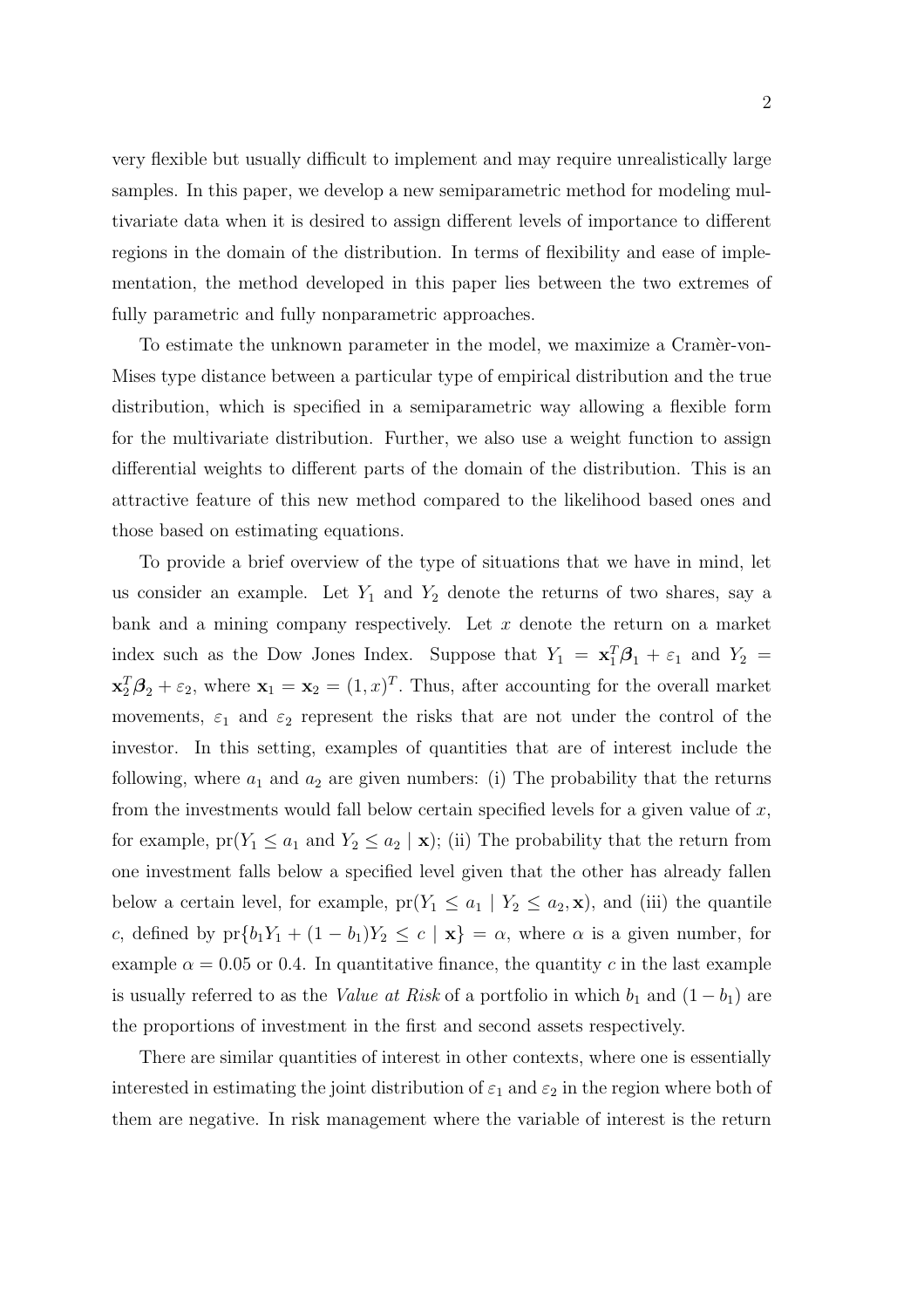from an investment, investors and hence portfolio managers pay more attention to the lower tail, and quantities such as semi-variance, which is essentially the variance of the negative values. Note that in contrast to the traditional objective of regression modeling, wherein the main interest is the regression parameter with the error distribution being a nuisance parameter/function, their roles are reversed in the foregoing example. In this type of inferential settings, wherein the error distribution itself is the object of interest, we cannot afford to assume that the error distribution is restricted to be multivariate normal. The quantities of particular interest are functions of the joint distribution of  $(\varepsilon_1, \varepsilon_2)$ .

Thus, the methodological part of the problem requires to estimate the joint distribution of  $(\varepsilon_1, \varepsilon_2)$  using a procedure that assigns more importance to its joint negative tail without imposing strong parametric forms for the joint distribution of  $\epsilon := (\epsilon_1, \epsilon_2)$ . This paper develops a new flexible method to suit this objective. To this end, we specify the joint distribution of  $\varepsilon$  using copulas because of their attractive features in this type of settings (see (Joe, 1997) and (Cherubini *et al.*, 2004)). It would be helpful to briefly recall some of these relevant results.

The joint cumulative distribution function  $H(\mathbf{x})$  of a random vector **X** with continuous marginals  $F_j(x_j) = \text{pr}(X_j \leq x_j)$  has the unique representation  $H(\mathbf{x}) =$  $C\{F_1(x_1), \ldots, F_k(x_k)\}\$ , where  $C(\mathbf{u})$  is the joint cumulative distribution of  $\mathbf{U} :=$  $(U_1, \ldots, U_k)$  and  $U_j$  is the random variable  $F_j(X_j)$  which is distributed uniformly on [0, 1],  $j = 1, ..., k$  (Sklar (1959)). The function C is called the *copula* of **X**. This suggests that the joint distribution of  $X$  can be specified in two convenient stages independently: first, specify distributions  $F_1, \ldots, F_k$  for the margins, and in the second stage specify a joint distribution  $C$  on the unit cube. Two of the reasons for increased interest on copulas include the flexibility they offer because they can represent practically any shape for the joint distribution, and their ability to separate the intrinsic measures of association between the components of X and the functional forms of the marginal distributions.

Usually the copula belongs to a parametric family, and in fact, the marginal distributions themselves may be from parametric families. In this case, the joint cumulative distribution  $H(\mathbf{x})$  of **X** takes the form  $H(\mathbf{x}; \alpha_1, \ldots, \alpha_k, \boldsymbol{\theta}) = C\{F_1(x_1; \alpha_1), \ldots, F_k(x_k; \alpha_k)\}$  $F_k(x_k; \alpha_k); \theta$ , and  $\theta$  is called the dependence parameter or association parameter.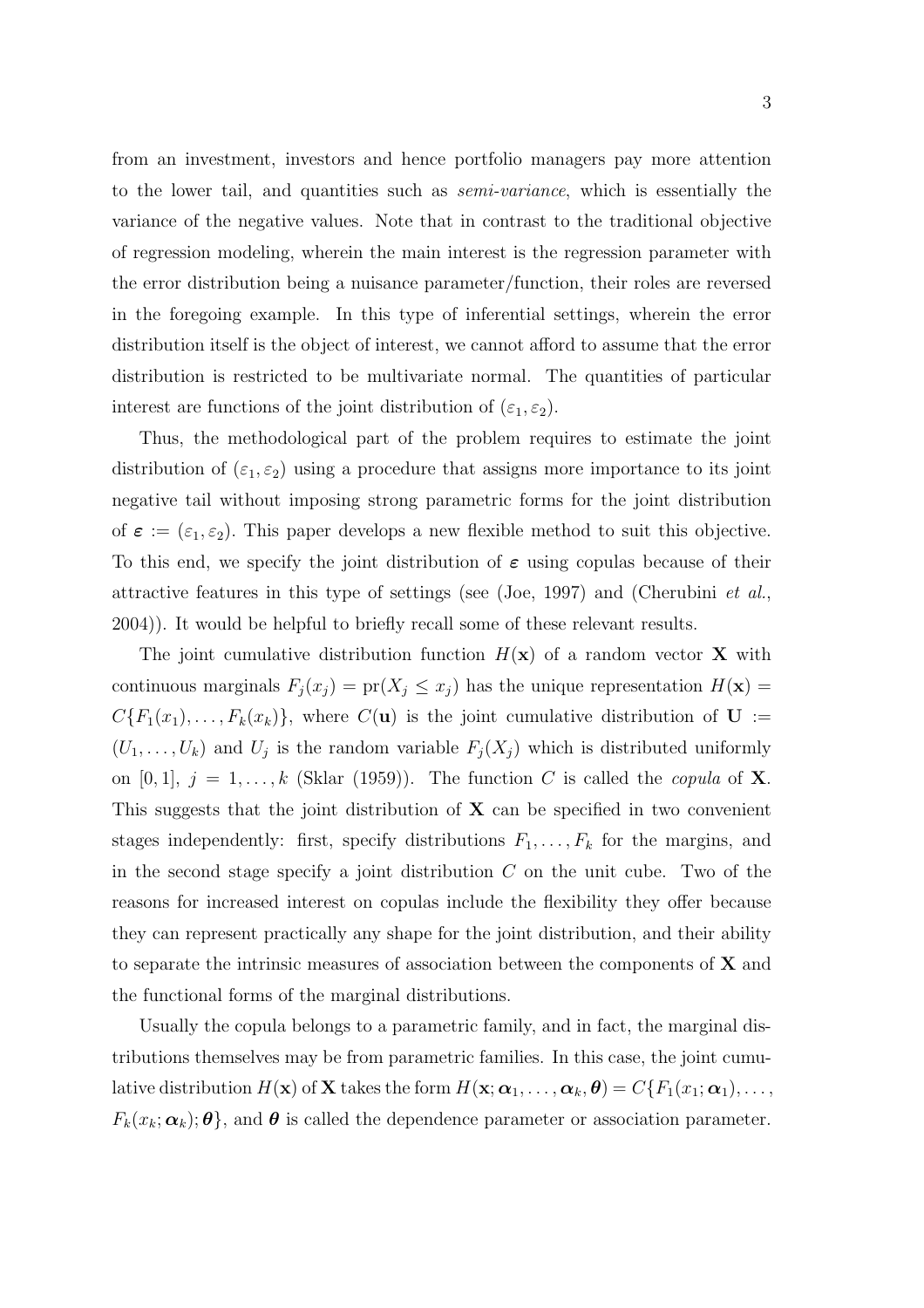This helps to separate the marginal parameters from the intrinsic association which is captured by  $\theta$ . An attractive feature of this approach is that the copula C and the association parameter  $\theta$  are invariant under continuous and monotonically increasing transformations of the marginal variables. Hence copulas have an advantage when the interest centers on intrinsic association among the marginals (Wang and Ding (2000), Oakes and Wang (2003)).

Now, we provide a brief outline of the approach developed in this paper. The estimation is carried out in two stages. In the first stage, we estimate the regression parameters for each margin separately. Let  $\tilde{\varepsilon}_{1j}, \ldots, \tilde{\varepsilon}_{nj}$ , denote the residuals for the *j*th component and let  $\tilde{\epsilon}_i = (\tilde{\epsilon}_{i1}, \ldots, \tilde{\epsilon}_{ik})^T$ ,  $i = 1, \ldots, n$ . These are then used to construct an *empirical copula*,  $\tilde{C}_n(\mathbf{u})$ , to estimate the true unknown copula in a way that has some resemblance to the traditional empirical distribution function. Now, we estimate  $\boldsymbol{\theta}$  by  $\tilde{\boldsymbol{\theta}}$  defined by

$$
\tilde{\boldsymbol{\theta}} = \arg\min_{\boldsymbol{\theta}} J_n(\boldsymbol{\theta}) \quad \text{where } J_n(\boldsymbol{\theta}) = \int {\{\tilde{\mathbb{C}}_n(\mathbf{u}) - C(\mathbf{u};\boldsymbol{\theta})\}^2 W(\mathbf{u}, \tilde{\boldsymbol{\gamma}}) d\mathbf{u}}, \quad (1)
$$

 $W(\mathbf{u}, \tilde{\boldsymbol{\gamma}})$  is some weight function that enables us to assign different levels of importance to different parts in the domain of  $C(\mathbf{u}; \boldsymbol{\theta})$ , and  $\tilde{\boldsymbol{\gamma}}$  is a statistic. Thus, the weight function may depend on the data, for example,  $W(\mathbf{u}, \tilde{\boldsymbol{\gamma}}) = I(u_1 \leq \hat{\gamma}_1, u_2 \leq$  $\hat{\gamma}_2$ , where  $(\gamma_1, \gamma_2) = (F_1(0), F_2(0))$  so that a positive weight is assigned only to the region where  $\varepsilon_1$  and  $\varepsilon_2$  are estimated to be negative.

Let us note that the existing results for estimation using Cramer-von-Mises distance between the empirical distribution and a member of the family of parametric distributions, are not applicable to our approach based on (1) because  $\tilde{\mathbb{C}}_n(\mathbf{u})$  is not the usual empirical distribution function, but the empirical copula based on estimated parameters and functions. Even for independently and identically distributed observations, the empirical copula is not a sum of independently and identically distributed random variables. Consequently, we encounter some mathematical challenges.

In the foregoing example, we considered a simple form of the linear model. In financial risk management, usually high-frequency financial time series data are used. For these data, GARCH-type models are used frequently in practice. In fact, this class of models have become the work-horse of financial econometrics. In the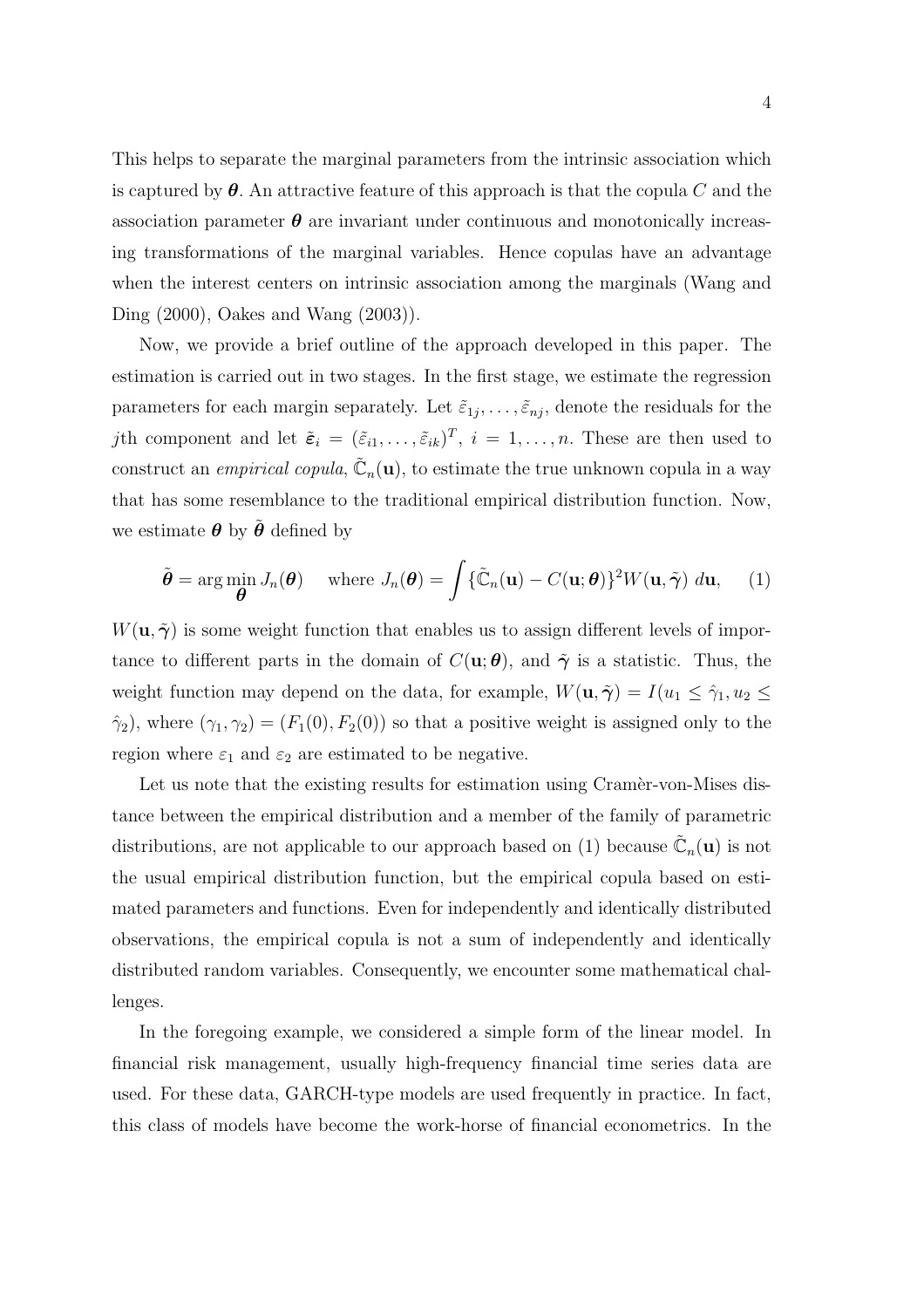main body of this paper, we consider linear and nonlinear GARCH models.

We show that the resulting estimator  $\tilde{\theta}$  is asymptotically normal and obtain an estimator for its asymptotic covariance matrix. In the asymptotic results, the efficiency of the estimators of  $\beta$  does not affect the efficiency of  $\theta$ , but does affect the efficiency of estimators of events such as  $pr(\epsilon \le a)$ .

Once  $\tilde{\theta}$  has been computed, the joint distribution of  $\varepsilon$  would be estimated by  $C(\tilde{\mathbb{F}}_n(\boldsymbol{\varepsilon});\tilde{\boldsymbol{\theta}}), \text{ where } \tilde{\mathbb{F}}_n(\mathbf{t}) = (\tilde{F}_{n1}(t_1),\ldots,\tilde{F}_{nk}(t_k))$ ) and  $\tilde{F}_{nj}(t_j) = n^{-1} \Sigma_i I(\tilde{\varepsilon}_{ij} \leq t_j),$ the empirical distribution of the residuals obtained in the first stage of estimation. This estimated joint distribution of the error term is a fundamental quantity of interest for statistical inference. If in fact the true copula  $C_0(\mathbf{u})$  of  $\varepsilon$  is not a member of the family  $C(\mathbf{u};\boldsymbol{\theta})$  then  $\tilde{\boldsymbol{\theta}}$  converges to  $\boldsymbol{\theta}_0$ , the point at which R  ${C_0(\mathbf{u}) - C(\mathbf{u};\theta)}^2$ W $(\mathbf{u}, \gamma_0)$  du reaches its minimum. Thus, even if our choice of the parametric form  $C(\mathbf{u};\boldsymbol{\theta})$  is incorrect, the distribution being estimated is still the 'best' in terms of being 'closest' to the true copula with respect to the distance  $d(C_1, C_2) = \int \{C_1(\mathbf{u}) - C_2(\mathbf{u})\}^2 W(\mathbf{u}, \gamma_0) \ d\mathbf{u}.$ 

Thus, for the purpose of estimating probabilities of various events of interest, for example, as in the investment example discussed earlier, a method based on a distance measure, such as that proposed in this paper, is intuitively appealing. Even though we allow the marginal distributions to be unknown and a nonparametric method is adopted for this aspect, our estimation method does not require complicated smoothing methods such as a kernel or spline estimates because the estimation method requires only an estimate of the cumulative distribution function for which we use an empirical distribution function.

The plan of the paper is as follows: Section 2 states the main results and an indication of the main arguments for the proofs. Section 3 provides discussion of a simulation study, and section 4 discusses an example. Section 5 concludes.

# 2 The Main Results

Since the results for multivariate nonlinear time-series models are significantly more complicated, we shall first provide the results for the linear regression model in detail. Then we shall extend to the more general case.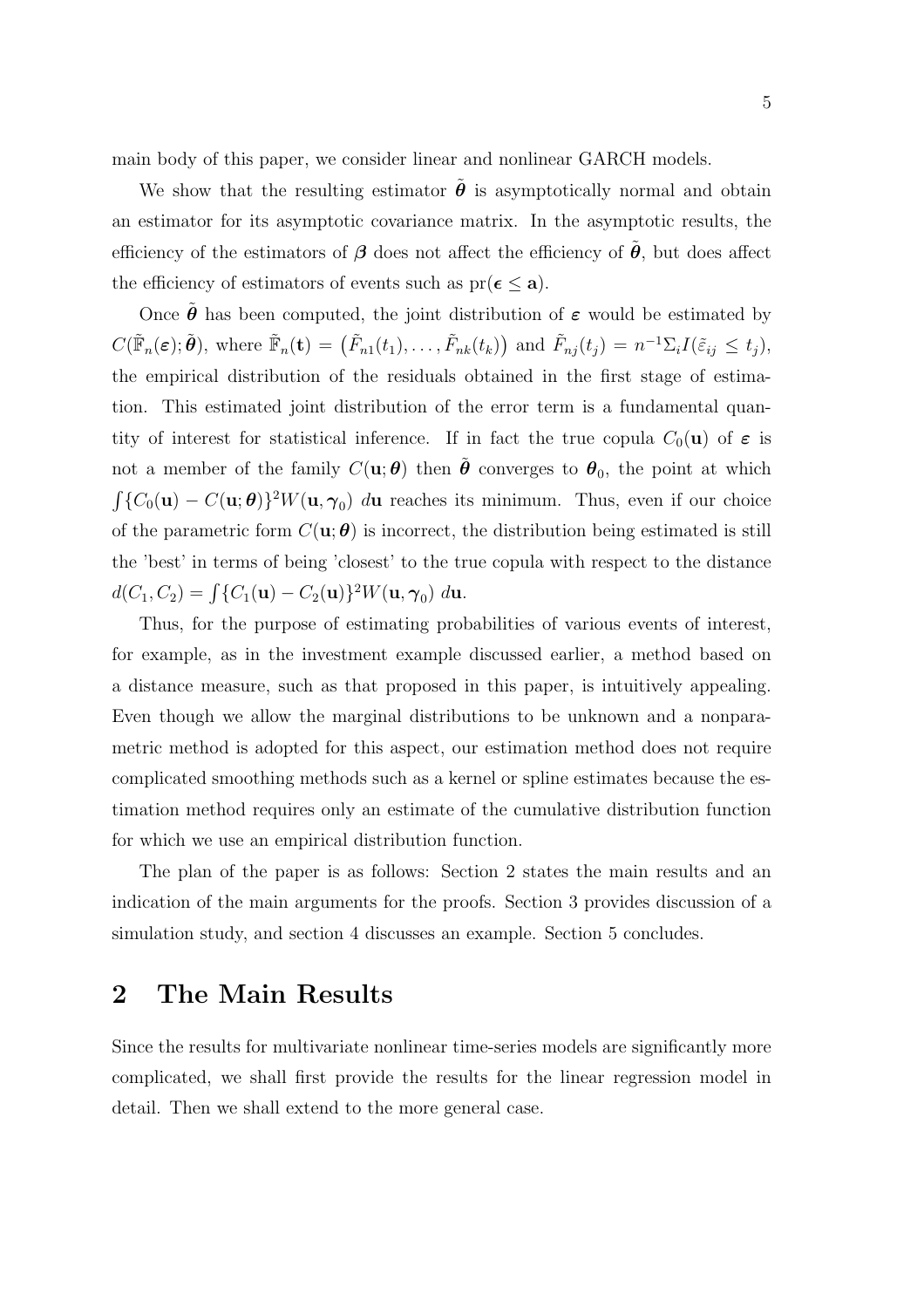### 2.1 The linear regression model

We assume that the true model for  $\mathbf{Y} := (Y_1, \ldots, Y_k)$  is  $Y_j = \mathbf{x}_j^T \boldsymbol{\beta}_j + \varepsilon_j$ , where  $\mathbf{x}_j$  is a nonstochastic vector of covariates associated with  $Y_j$ , the j<sup>th</sup> component of **Y**. Although we assume that  $\mathbf{x}_j$  is nonstochastic, most of the results would hold when  $\mathbf{x}_j$ is stochastic, with appropriate modifications. Suppose that there are  $n$  independent observations  $(Y_{i1}, \mathbf{x}_{i1}, \dots, Y_{ik}, \mathbf{x}_{ik}), (i = 1, \dots, n)$ . Thus, we have  $Y_{ij} = \mathbf{x}_{ij}^T \boldsymbol{\beta}_j + \varepsilon_{ij}$ ,  $(i = 1, \ldots, n, j = 1, \ldots, k)$ . Let the probability density and cumulative distribution functions of  $\varepsilon_j$  be denoted by  $f_j$  and  $F_j$  respectively. Let  $C_0(\mathbf{u})$  denote the true copula of  $\boldsymbol{\varepsilon} = (\varepsilon_1, \ldots, \varepsilon_k)^T$  where  $\mathbf{u} = (u_1, \ldots, u_k)^T$ . Let  $C(\mathbf{u}; \theta)$  and  $c(\mathbf{u}; \theta)$  denote the assumed parametric form of the copula of  $\varepsilon$  and the corresponding density function, respectively. For the time being we shall assume that  $\theta$  is scalar for simplicity. The results for the case when it is a vector will be presented later; this extension is quite straight forward except for complicated notation. Let  $\mathbf{F} = (F_1, \ldots, F_k)^T$ and  $\mathbf{F}(\boldsymbol{\varepsilon}) = (F_1(\varepsilon_1), \dots, F_k(\varepsilon_k))^T$ . Let the empirical distribution functions for the univariate and multivariate cases be defined as  $F_{nj}(t) = (n+1)^{-1} \sum_i I(\varepsilon_{ij} \leq t)$  and  $\mathbb{F}_n(\varepsilon) = (n+1)^{-1} \sum I(\varepsilon_i \leq \varepsilon)$  respectively. Now, the *empirical copula*  $\mathbb{C}_n$  is defined by

$$
\mathbb{C}_n(\mathbf{u}) = \mathbb{F}_n(F_{n1}^{-1}(u_1), \dots, F_{nk}^{-1}(u_k)),\tag{2}
$$

where  $F_{nj}^{-1}(u_j)$  is defined as  $\inf\{t: F_{nj}(t) \ge u_j\}$ , for example, see Fermanian *et al.* (2004) or Tsukahara (2005).

The main parametric methods of estimating  $\theta$  are maxmimum likelihood [ML] and inference function for margins[IFM] (for example, see Joe (1997)). These estimators are asymptotically normal under some standard regularity conditions which include that the marginal distributions be correctly specified. For the case when the copula is correctly specified, Genest et al. (1995a) introduced a more appealing method (see also Oakes (1994)).

Now, we introduce the following semiparametric estimator of the copula parameter  $\theta$ , when the marginal distributions are unknown: (a) Let  $\tilde{\beta}_j$  be an estimator of  $\beta_j$  such that  $n^{1/2}(\tilde{\beta}_j - \beta_j) = O_p(1)$ . (b) Compute the residuals  $\tilde{\varepsilon}_{ij} = y_{ij} - \mathbf{x}_{ij}^T \tilde{\boldsymbol{\beta}}_j$ , for  $i = 1, \ldots, n$ . (c) Estimate  $F_j(t)$  by  $\tilde{F}_{nj}(t)$ , the empirical distribution of the residuals defined by  $\tilde{F}_{nj}(t) = (n+1)^{-1} \sum_{i=1}^n I(\tilde{\varepsilon}_{ij} \leq t)$ ; thus  $\tilde{F}_{nj}$  is the empirical distribution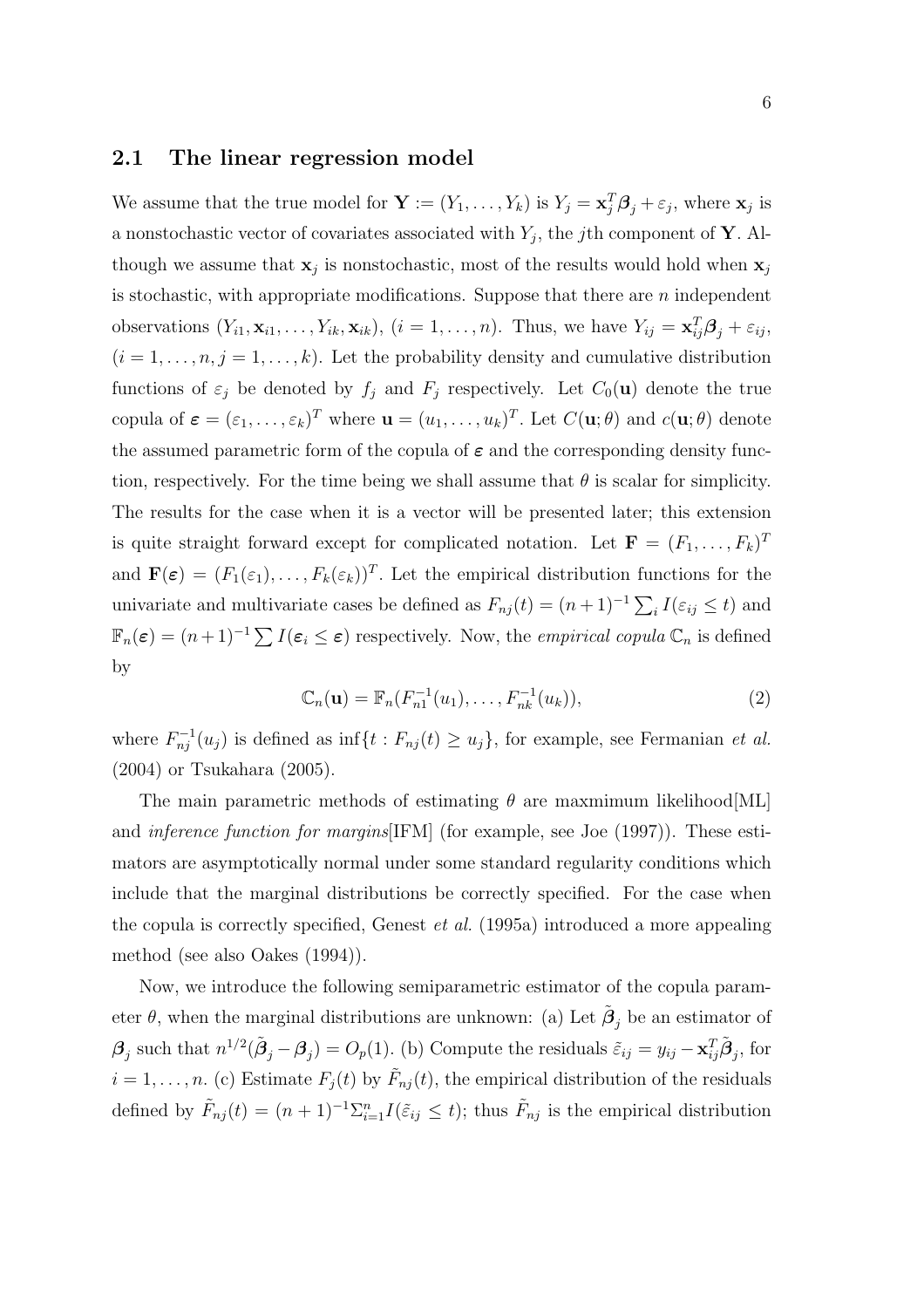of  $\{\tilde{\varepsilon}_{1j},\ldots,\tilde{\varepsilon}_{nj}\}.$  (d) Compute the copula by  $\tilde{\mathbb{C}}_n$ , the *empirical copula for residuals* defined by

$$
\tilde{\mathbb{C}}_n(\mathbf{u}) = \tilde{\mathbb{F}}_n(\tilde{F}_{n1}^{-1}(u_1), \dots, \tilde{F}_{nk}^{-1}(u_k))
$$
\n(3)

where  $\tilde{\mathbb{F}}_n(\varepsilon) = (n+1)^{-1} \sum I(\tilde{\varepsilon}_i \leq \varepsilon)$ . (e) Estimate  $\theta$  by  $\tilde{\theta}$ , defined by  $\tilde{\theta} =$  $\operatorname{argmin}_{\theta} J_n(\theta)$  where

$$
J_n(\theta) = \int {\{\tilde{\mathbb{C}}_n(\mathbf{u}) - C(\mathbf{u};\theta)\} }^2 W(\mathbf{u}, \tilde{\boldsymbol{\gamma}}) d\mathbf{u}
$$
 (4)

and  $W(\mathbf{u}, \tilde{\boldsymbol{\gamma}})$  is a given nonnegative weight function. This two-stage procedure is similar to the Pseudo-likelihood approach of Genest *et al.* (1995b) which was also indicated in broad terms by Oakes (1994), both for the case when  $(Y_{i1}, \ldots, Y_{ik})$ are independent and identically distributed for  $i = 1, \ldots, n$ . It turns out that  $\tilde{\mathbb{C}}_n$ converges in probability to the true copula  $C_0(\mathbf{u})$ . Consequently,  $J_n(\theta)$  also converges in probability, uniformly in  $\boldsymbol{\theta}$ , to  $J_0(\theta)$  defined by

$$
J_0(\theta) = \int \{C_0(\mathbf{u}) - C(\mathbf{u}; \theta)\}^2 W(\mathbf{u}, \gamma_0) \, d\mathbf{u}
$$
 (5)

where  $\gamma_0$  is the probability limit of  $\tilde{\gamma}$ . Therefore,  $\tilde{\theta}$  is likely to be a reasonable estimator of  $\theta_0$ , which we define as the point at which  $J_0(\theta)$  reaches its minimum. If  $C_0(\cdot)$  is a member of the family  $\{C(\cdot;\theta): \theta \in \Theta\}$  then  $\theta_0$  is the true value.

We will show that  $\tilde{\theta}$  is consistent and asymptotically normal, and obtain a closed form expression for the asymptotic variance. By substituting sample estimates for the asymptotic variance formulae, we shall obtain a consistent estimator of the large sample variance of  $\ddot{\theta}$ .

Now, let us indicate the essentials for obtaining the asymptotic distribution of √  $\overline{n}(\tilde{\theta}-\theta_0)$ . Under quite general conditions,  $\tilde{\theta}$  is a consistent estimator of  $\theta_0$ . By a one-term Taylor expansion, we have

$$
\sqrt{n}(\tilde{\theta} - \theta_0) = {\{\ddot{J}_n(\bar{\theta})\}}^{-1} \sqrt{n} \dot{J}_n(\theta_0)
$$
\n(6)

where  $\dot{J}$  and  $\ddot{J}$  are the first and second derivatives of  $J_n$ , and  $\bar{\theta} \in (\theta_0, \tilde{\theta})$ . Convergence of  $\{\tilde{\mathbb{C}}_n, \tilde{\gamma}, \bar{\theta}\}\$ in probability ensures that  $\ddot{J}_n(\bar{\theta}) \stackrel{p}{\rightarrow} \ddot{J}_0(\theta_0)$ . Therefore, it remains to obtain the asymptotic distribution of  $\sqrt{n} \dot{J}_n(\theta_0)$ .

Note that  $\tilde{\mathbb{C}}_n(\mathbf{u})$  in (3) is different from the  $\mathbb{C}_n(\mathbf{u})$  in (2), the former is the empirical copula of the residuals  $\tilde{\varepsilon}_1, \ldots, \tilde{\varepsilon}_n$ . Since residuals are expected to be close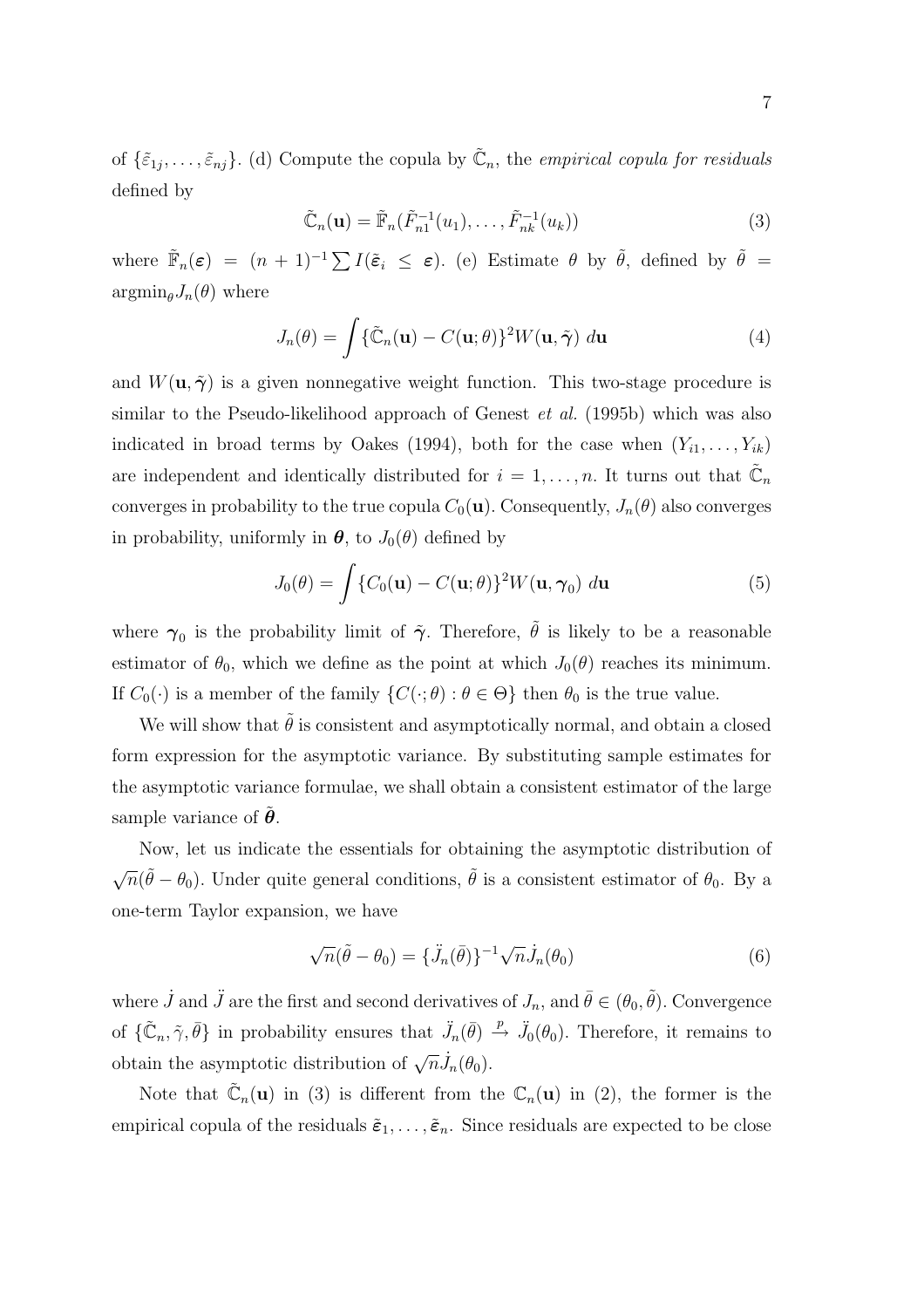to the true errors, we would expect  $\tilde{\mathbb{C}}_n(\cdot)$  and  $\mathbb{C}_n(\cdot)$  to be close. It turns out, as stated in the next lemma, that they are very close, and this plays a crucial role in the derivations.

To indicate the main steps in deriving the asymptotic distribution of  $\sqrt{n}(\tilde{\theta}-\theta_0)$ , we first assume that  $\gamma$  is a scalar and rewrite (6) as

$$
\sqrt{n}(\tilde{\theta} - \theta_0) = P1 + P2 + P3 + o_p(1)
$$
\n(7)

where

$$
P1 = \{\ddot{J}_n(\bar{\theta})\}^{-1} \sqrt{n} \int \{\tilde{\mathbb{C}}_n(\mathbf{u}) - \mathbb{C}_n(\mathbf{u})\} \dot{C}(\mathbf{u}; \theta_0) W(\mathbf{u}, \tilde{\gamma}) d\mathbf{u}
$$
(8)

$$
P2 = \{\ddot{J}_n(\bar{\theta})\}^{-1} \sqrt{n} \int \{\mathbb{C}_n(\mathbf{u}) - C(\mathbf{u}; \theta_0)\} \dot{C}(\mathbf{u}; \theta_0) W(\mathbf{u}, \gamma_0) d\mathbf{u} \tag{9}
$$

$$
P3 = \{\ddot{J}_n(\bar{\theta})\}^{-1} A_n \sqrt{n} (\tilde{\gamma} - \gamma_0)
$$
\n
$$
(10)
$$

$$
A_n = \int {\mathbb{C}_n(\mathbf{u}) - C(\mathbf{u}; \theta_0)} \dot{C}(\mathbf{u}; \theta_0) \dot{W}(\mathbf{u}, \gamma_0) d\mathbf{u}, \qquad (11)
$$

where  $\dot{W}(\mathbf{u}, \gamma) = (\partial/\partial \gamma)W(\mathbf{u}, \gamma)$ .

### Lemma 1.

$$
\sqrt{n}\int \{\tilde{\mathbb{C}}_n(\mathbf{u})-\mathbb{C}_n(\mathbf{u})\}\dot{C}(\mathbf{u};\theta)W(\mathbf{u},\tilde{\gamma})\ d\mathbf{u}=o_p(1),\quad \theta\in\Theta.
$$
 (12)

Since  $\mathbb{C}_n$  is the empirical copula process based on independently and identically distributed random variables, we can use existing results for empirical copula, for example see Tsukahara (2005), to write

$$
P2 = n^{-1/2} \sum \zeta_i + o_p(1) \tag{13}
$$

where  $\zeta_1,\ldots,\zeta_n$  are *iid* and  $\zeta_i$  is a function of  $\varepsilon_i$ ; explicit expressions for  $\zeta_i$  are given below. We make the mild assumption that the preliminary statistic  $\tilde{\gamma}$  used in the weight function can be expressed as

$$
\sqrt{n}(\tilde{\gamma} - \gamma_0) = n^{-1/2} \sum \xi_i^* + o_p(1)
$$
 (14)

for some independent random variables  $\xi_1^*, \ldots, \xi_n^*$  where  $\xi_i^*$  is a function of  $\varepsilon_i$ . Therefore, we have

$$
P3 = n^{-1/2} \sum \xi_i + o_p(1) \tag{15}
$$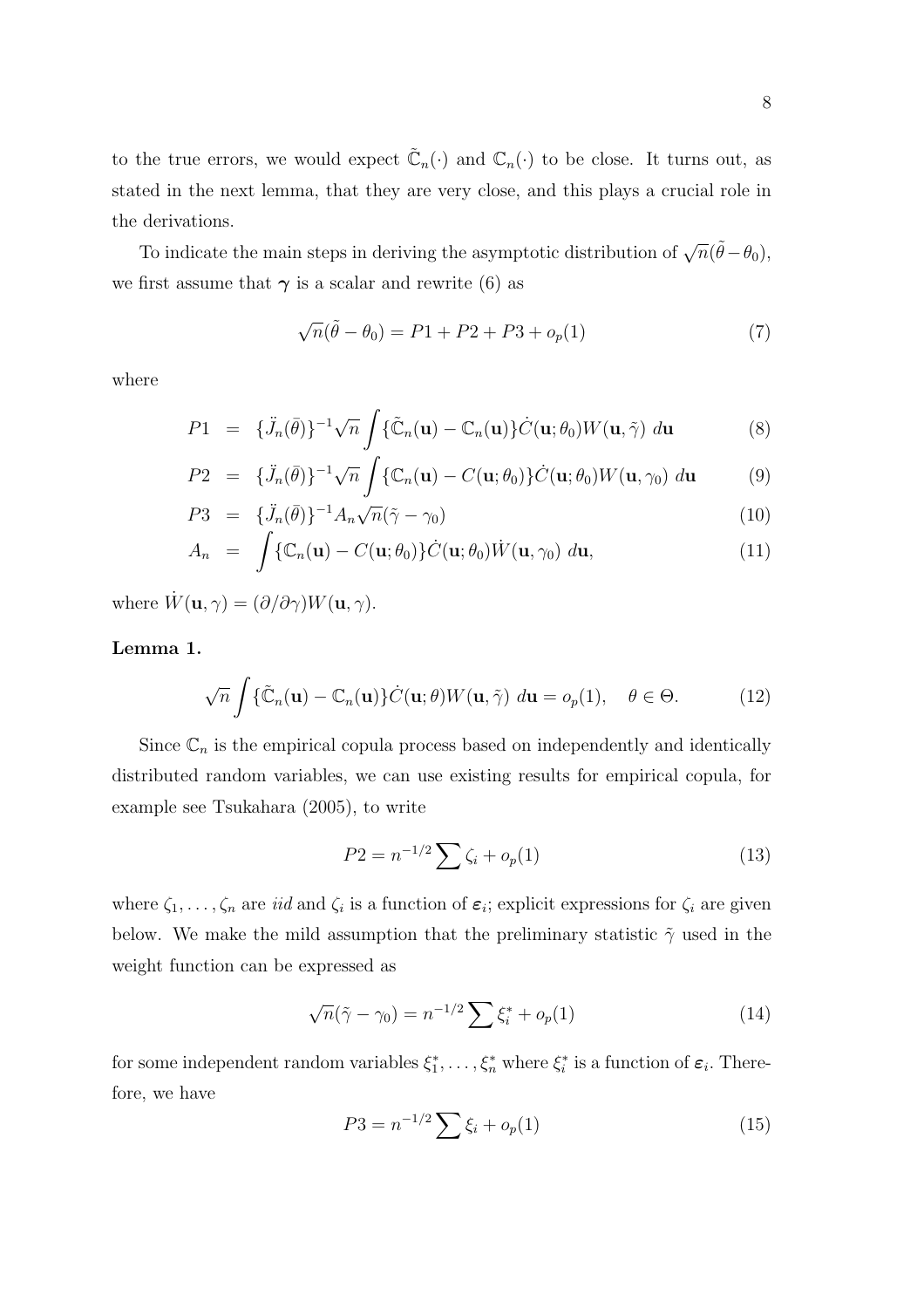where  $\xi_i = \ddot{J}_0(\theta_0)^{-1} A \xi_i^*$  and  $A = plim A_n$ . Now, combining (7)-(15), we have

$$
\sqrt{n}(\tilde{\theta} - \theta_0) = n^{-1/2} \sum (\xi_i + \zeta_i) + o_p(1).
$$
 (16)

Therefore,  $\sqrt{n}(\tilde{\theta}-\theta_0)$  converges to a normal distribution. These heuristic arguments hold when  $\theta$  and  $\gamma$  are vectors as well. The relevant results are stated below briefly.

Let  $\boldsymbol{\theta} = (\theta_1, \ldots, \theta_k)^T$  and  $\boldsymbol{\gamma} = (\gamma_1, \ldots, \gamma_m)^T$ . Now, P1, P2 and P3 in (9, 10, 11), C,  $\dot{J}_n$  are vectors, and A in (11) and  $\ddot{J}_n$  are matrices. Let  $\sqrt{n}(\tilde{\gamma} - \gamma_0)$  =  $n^{-1/2} \sum \boldsymbol{\xi}_i^* + o_p(1)$  and  $\boldsymbol{\xi}_i = \ddot{J}_0(\boldsymbol{\theta}_0)^{-1} A \boldsymbol{\xi}_i^*$  $i^*$ . Let

$$
\boldsymbol{\zeta}_i(\boldsymbol{\theta}) = \int \mathbf{b}(\mathbf{u}, \boldsymbol{\theta}) \{ d_{1i}(\mathbf{u}, \boldsymbol{\theta}) - d_{2i}(\mathbf{u}, \boldsymbol{\theta}) \} d\mathbf{u},
$$
\n(17)

where

$$
d_{1i}(\mathbf{u}, \boldsymbol{\theta}) = I(\mathbb{F}(\varepsilon_i) \le \mathbf{u}) - C(\mathbf{u}; \boldsymbol{\theta})
$$
\n(18)

$$
d_{2i}(\mathbf{u}, \boldsymbol{\theta}) = \sum_{p=1}^{k} (\partial/\partial u_p) C(\mathbf{u}; \theta) \{ I(F(\varepsilon_{ij}) \le u_p) - u_p \}
$$
(19)

$$
\mathbf{b}(\mathbf{u}, \boldsymbol{\theta}) = \mathcal{K}(\boldsymbol{\theta})^{-1} \dot{C}(\mathbf{u}, \boldsymbol{\theta}) \tag{20}
$$

$$
\mathcal{K}(\boldsymbol{\theta}) = \int \dot{C}(\mathbf{u}, \boldsymbol{\theta}) \dot{C}(\mathbf{u}, \boldsymbol{\theta})^T W(\mathbf{u}, \boldsymbol{\gamma}_0) d\mathbf{u}.
$$
\n(20)\n  
\n(21)

This  $\zeta_i$  corresponds to the the  $\zeta_i$  in (13). Next, we state the main result.

**Proposition 1.** Under some regularity conditions, we have  $\sqrt{n}(\tilde{\boldsymbol{\theta}} - \boldsymbol{\theta}_0) \stackrel{d}{\rightarrow} N(0, V)$ , where  $V = \lim_{n \to \infty} n^{-1} \sum_{i} \text{var}(\xi_i + \zeta_i).$ 

For statistical inference on  $\theta$ , we also need to be able to estimate the asymptotic covariance matrix  $V$ . In most practical situations, this can be done in a straight forward way. First, note that if the weight function  $W$  in the definition of  $J_n$  does not depend on a preliminary statistic, then  $\xi_i = 0$  and hence  $V = \text{var}(\zeta)$ . Since  $\zeta_i$  is a function of  $(\theta, \beta, \varepsilon_i)$ , a consistent estimator of V is the sample variance of  $\tilde{\boldsymbol{\zeta}}_1, \ldots, \tilde{\boldsymbol{\zeta}}_n$ , where  $\tilde{\boldsymbol{\zeta}}_i = \boldsymbol{\zeta}_i(\tilde{\boldsymbol{\theta}}, \tilde{\boldsymbol{\beta}}, \tilde{\boldsymbol{\varepsilon}}_i)$ .

A slight modification of this method can be applied when the weight function  $W$ depends on  $\tilde{\boldsymbol{\gamma}}$ . To illustrate this let us assume that  $n^{-1/2}(\tilde{\boldsymbol{\gamma}} - \boldsymbol{\gamma}) = n^{-1/2} \sum D_i \boldsymbol{\tau}_i^* +$  $o_p(1)$  where  $\{D_i : i = 1, 2, \ldots\}$  are some matrices of constants and  $\{\tau_i^* : i = 1, 2, \ldots\}$ are *iid.* As an example, this condition is satisfied when  $\beta$  is the least squares or an M-estimator and the weight function assigns a positive weight only to the region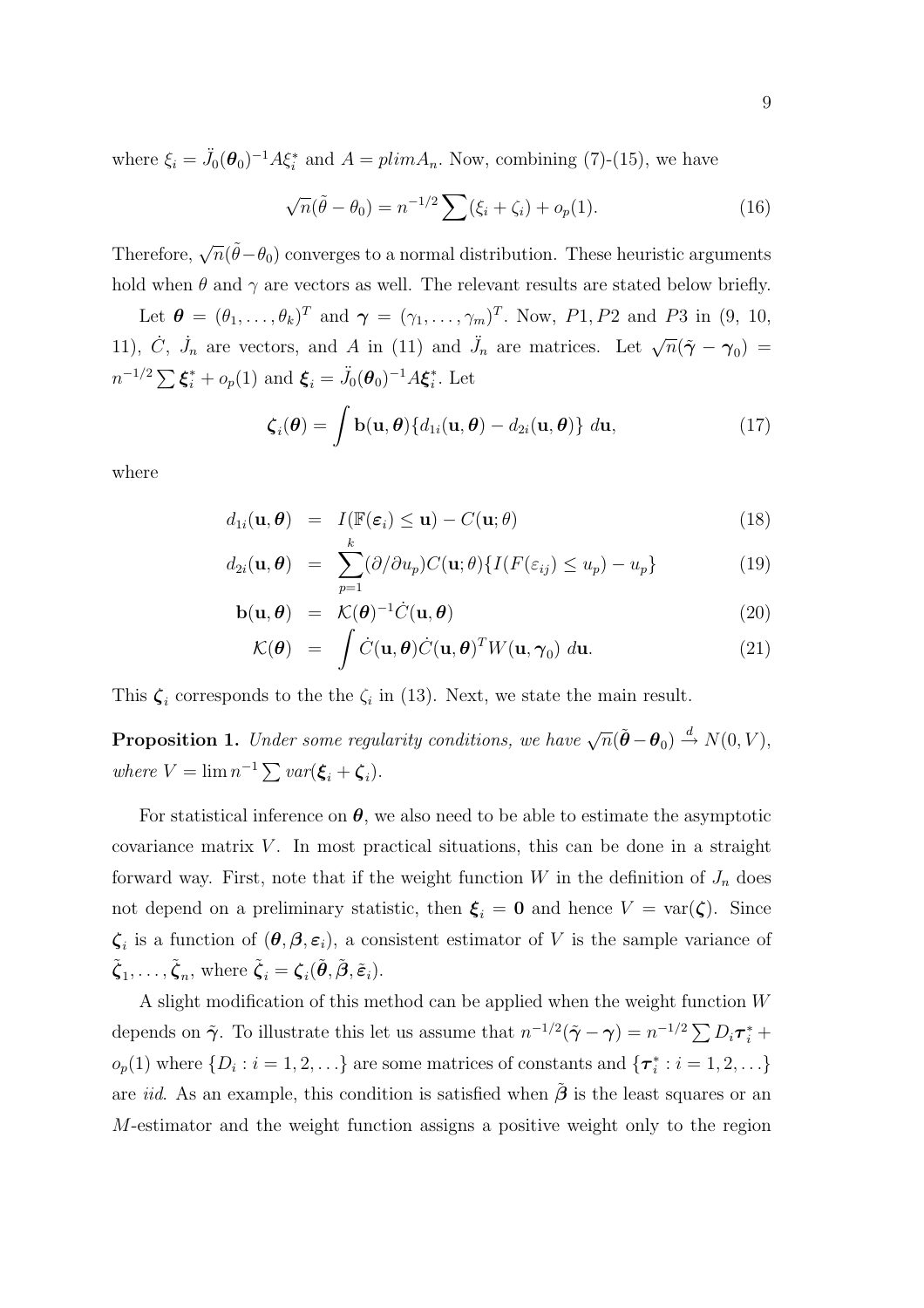where the residuals are negative. Now, we have  $P_3 = n^{-1/2} \sum E_i \tau_i + o_p(1)$  where  $\{E_i : i = 1, 2, \ldots\}$  are some matrices of constants and  $\{\tau_i : i = 1, 2, \ldots\}$  are *iid.* Therefore, we have

$$
V = \text{var}(\boldsymbol{\zeta}) + (n^{-1} \Sigma D_i) \text{var}(\boldsymbol{\tau}) (n^{-1} \Sigma D_i)^T + (n^{-1} \Sigma D_i) \text{cov}(\boldsymbol{\zeta}, \boldsymbol{\tau}).
$$

Now,  $var(\zeta)$ ,  $var(\tau)$ , and  $cov(\zeta, \tau)$  can be estimated as above by sample moments and this leads to the consistent estimator

$$
\tilde{V} = \tilde{\text{var}}(\zeta) + (n^{-1} \Sigma D_i) \tilde{\text{var}}(\tau) (n^{-1} \Sigma D_i)^T + (n^{-1} \Sigma D_i) c \tilde{\text{ov}}(\zeta, \tau).
$$
 (22)

Now, we consider the more general case of nonlinear time series models with heteroscedastic errors.

## 2.2 Nonlinear time series models with GARCH errors

Let  $\{y_i : i = 0, \pm 1, \pm 2, \ldots\}$  denote a vector time series, where  $y_i = (y_{1i}, \ldots, y_{ki})^T$ , and let the data generating process be

$$
y_{ij} = \mu_{ij}(\boldsymbol{\alpha}_{1j}) + \sqrt{h_{ij}(\boldsymbol{\alpha}_j)}\varepsilon_{ij},
$$
\n(23)

where  $\{(\varepsilon_{i1},\ldots,\varepsilon_{ik}): i=1,\ldots,n\}$  are *n* independently and identically distributed random variables,  $\boldsymbol{\alpha}_j = (\boldsymbol{\alpha}_{1j}^T, \boldsymbol{\alpha}_{2j}^T)^T$ , and  $\mu_{ij}$  and  $h_{ij}$  may depend on past observations and covariates. Here, we shall adopt the notation in Koul and Ling (2006). Throughout, we shall assume that the functional forms of  $\mu_{ij}(\alpha_j)$  and  $h_{ij}(\alpha_j)$  are known and that they are twice continuously differentiable functions of  $\alpha_{1j}$  and  $\alpha_j$ respectively. Further, we shall assume that the series  $\{y_{ij}\}$  is strictly stationary and ergodic, and that  $y_{0j}$  is independent of all previous observations, for every j. Let  $\boldsymbol{\alpha} = (\boldsymbol{\alpha}_1^T, \dots, \boldsymbol{\alpha}_k^T)^T$  and  $\boldsymbol{\alpha}^0$  denote the true parameter value of  $\boldsymbol{\alpha}$ .

Let  $F_i$  be the cumulative distribution function of  $\{\varepsilon_{ij}\}\$  and let  $f_i$  denote the corresponding density function. Let  $C_0(\mathbf{u})$  and  $c_0(\mathbf{u})$  denote the copula of  $\varepsilon$  and the corresponding density function, respectively, where  $\mathbf{u} = (u_1, \dots, u_k)^T$  and  $\boldsymbol{\varepsilon} =$  $(\varepsilon_1,\ldots,\varepsilon_k)^T$ . Let  $\mathbb{F}=(F_1,\ldots,F_k)$ , and  $\mathbb{F}(\varepsilon)=(F_1(\varepsilon_1),\ldots,F_k(\varepsilon_k)).$ 

We assume that the time series model  $(23)$  can be estimated for each margin separately, and let  $\tilde{\boldsymbol{\alpha}}_j$  denote a  $\sqrt{n}$ -consistent estimator of  $\boldsymbol{\alpha}_j^0$ ,  $(j = 1, \ldots, k)$ . (see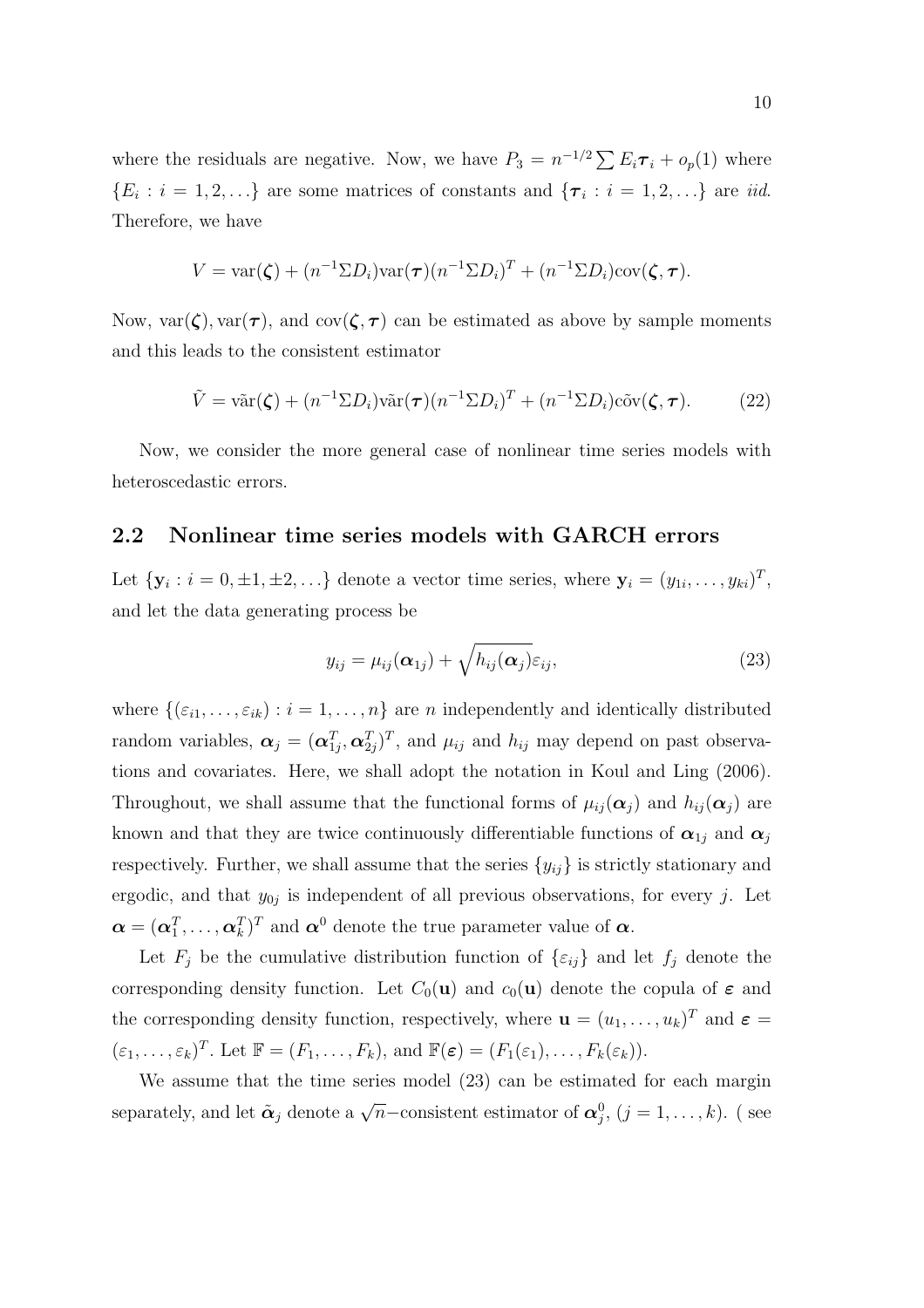Koul and Ling (2006)). Now, define the residuals corresponding to  $\{\varepsilon_{ij}\}$  by

$$
\tilde{\varepsilon}_{ij} = [y_{ij} - \mu_{ij}(\tilde{\boldsymbol{\alpha}}_{j1})] / \sqrt{h_{ij}(\tilde{\boldsymbol{\alpha}}_{j})}.
$$
\n(24)

Let  $\tilde{F}_{nj}(t) = (n+1)^{-1} \sum_{i=1}^n I(\tilde{\varepsilon}_{ij} \leq t)$  and  $\tilde{F}_n(\varepsilon) = (\tilde{F}_{n1}(\varepsilon_1), \ldots, \tilde{F}_{nk}(\varepsilon_k))^T$ ; thus,  $\tilde{F}_{nj}(t)$  is the *edf* of the residuals  $\{\tilde{\varepsilon}_{ij}\}.$ 

Now we define the minimum distance estimator  $\hat{\theta}$  as the minimizer of  $J_n(\theta)$ as in the previous subsection except that  $\tilde{\mathbb{C}}$  now is the empirical copula of the residuals  $\tilde{\epsilon}_1, \ldots, \tilde{\epsilon}_n$ . Let  $\mathbb{C}_n$  denote the empirical copula of the unobserved errors  $\varepsilon_1, \ldots, \varepsilon_n$ . Now, the heuristic arguments presented in the previous subsection for the regression model are just as applicable to the present time-series models as well. The technical details required to provide a rigorous proof of the asymptotic normality of the estimator of  $\theta$  in the next result are considerably more complicated, however.

**Proposition 2.** Under some regularity conditions, we have  $\sqrt{n}(\tilde{\boldsymbol{\theta}} - \boldsymbol{\theta}_0) \stackrel{d}{\rightarrow} N(0, V)$ where V as in Theorem 1. A consistent estimator of V is (22) with  $\tilde{\epsilon}_{ji}$  in (24).

This theorem says that the MD method provides an asymptotically normal estimator of the copula parameter, which in turn can be used for estimating various quantities of interest such as the probabilities of joint events. The MD estimator is consistent when the parametric family is correctly specified. To illustrate an application of this estimator, we may think of the random error components as the risky parts that are not in our control. In this context, the risk manager may be interested to estimate the probability that both these fall below their respective 30% quantiles. In other words, we wish to estimate  $Pr[\epsilon_{1,T+1} \leq F_1^{-1}(0.3)$  and  $\epsilon_{2,T+1} \leq$  $F_2^{-1}(0.3) | \mathcal{F}_T]$  where  $F_1$  and  $F_2$  are the distribution functions of  $\epsilon_{1,T+1}$  and  $\epsilon_{1,T+1}$  respectively. An estimate of this is  $C[\tilde{F}_1^{-1}(0.3), \tilde{F}_2^{-1}(0.3); \tilde{\theta}]$  where  $\tilde{F}_j$  is the empirical of the residuals of the j<sup>th</sup> component ( $j = 1, 2$ ).

Instead of stating the event in terms on the error terms we may wish to state it in terms of the observed variables. Suppose that we wish to estimate  $pr[Y_{1,T+1} \leq$  $b_1$  and  $Y_{2,T+1} \leq b_2 \mid \mathcal{F}_T$  for some given  $b_1$  and  $b_2$ . This may be estimated by  $C(a_1, a_2; \hat{\theta})$  where  $a_1 = b_1 - \hat{\mu}_1$  and  $a_2 = b_2 - \hat{\mu}_2$ . Bootstrap methods maybe used for computing standard errors.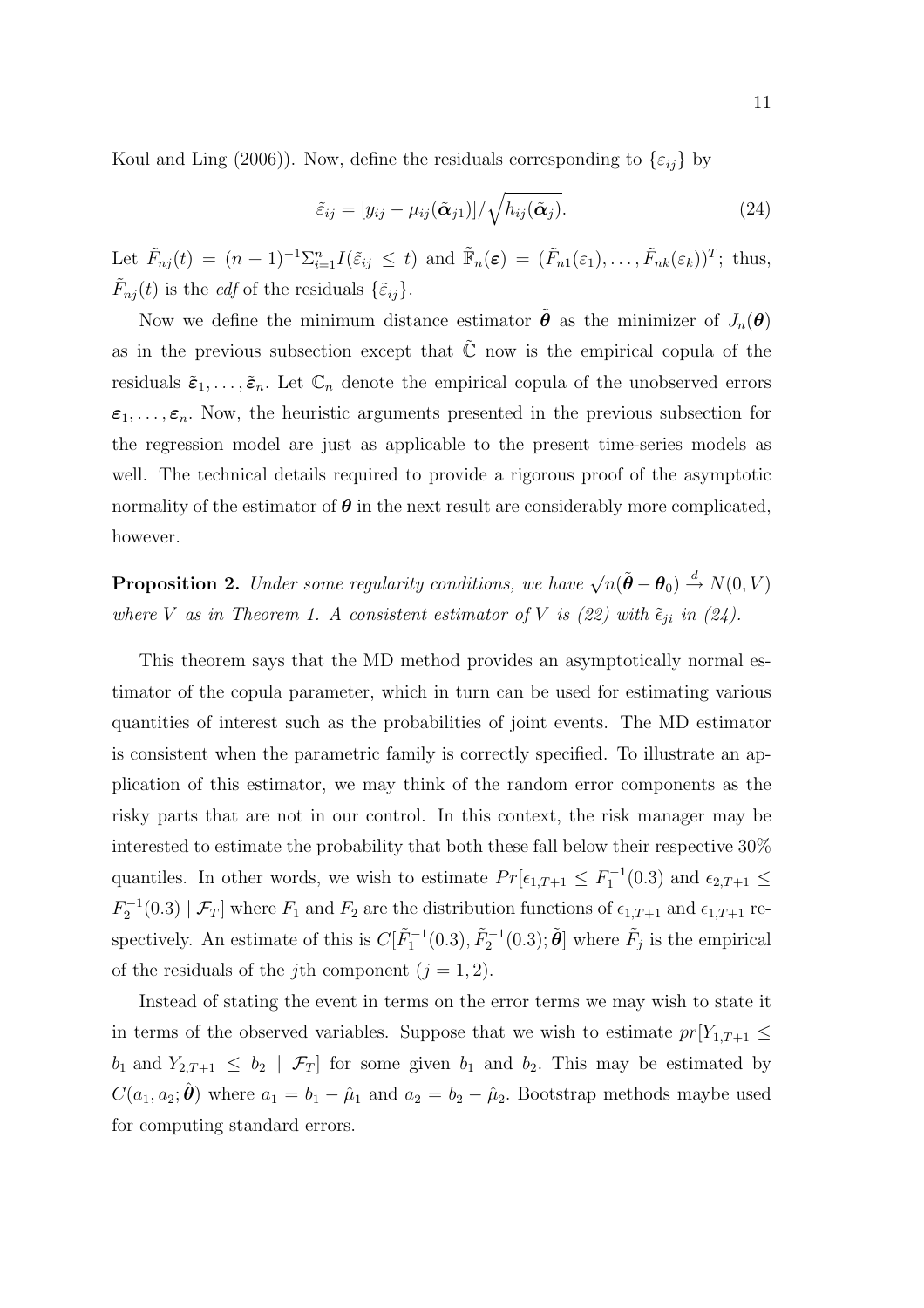## 3 Simulation Study

A simulation study was carried out to compare the IFM method with the MD method. Since our purpose of introducing the MD method was broader than estimating the unknown parameter, there is no unique criterion for such a comparison. In this simulation we will compare how well the probability of the lower tail of a bivariate distribution is estimated by this method, particularly when the parametric family of copulas is misspecified.

Design of the study: There are two parts to this simulation study. In the first, we considered bivariate independently and identically distributed observations. In the second, we considered a bivariate GARCH model. These are described below in turn.

To describe the iid setting, let  $\mathbf{Y}_t = (Y_{1t}, Y_{2t})^T$  denote a bivariate random variable. Assume that  $Y_1, \ldots, Y_n$  are *iid* with *cdf*  $C_0(F_1(y_1), F_2(y_2))$ , where  $F_1$  and  $F_2$ are the marginal distributions and  $C_0$  is the copula of Y. The following pairs of distributions were studied for  $(F_1, F_2)$ : (i) N-N:  $Y_1, Y_2 \sim N(0, 1)$ ; (ii) T-T:  $Y_1, Y_2 \sim t_r$ ; (iii) T-ST:  $Y_1 \sim t_r$  and  $Y_2 \sim$  skew  $t_r$  with skewness = 0.5; (iv) T-C:  $Y_1 \sim t_r$  and  $Y_2 \sim \chi_5^2$ .

For the copulas, the followings families were studied: Frank, Clayton, Gumbel, Joe, and symmetrized Joe-Clayton. The value of the copula parameter was chosen so that the Kendall's  $\tau$  is 0.5.

The IFM method assumed that the marginal distributions were normal with unknown means and standard deviations. Therefore, when the marginal distributions are N-N, they are correctly specified for the IFM. In this case, if the copula is also correctly specified then the IFM would be consistent. When the error distribution is T-T, or T-ST, or T-C, the marginal distributions are misspecified for the IFM. Therefore, in these three cases, IFM estimates are unlikely to be consistent.

The objective of the simulation study was to evaluate how well the methods perform for estimating  $C_0(a, a)$  for a range of values of a near 0.5; we chose  $a =$ 0.3, 0.4, 0.5, 0.6. Since the quantity being estimated, namely  $C_0(a, a) = \text{pr}[Y_1 \leq$  $F_1^{-1}(a)$  and  $Y_2 \leq F_2^{-1}(a)$ , is a probability associated with the lower tail, we would like to fit the data well for the lower tail region. To this end, we chose a weight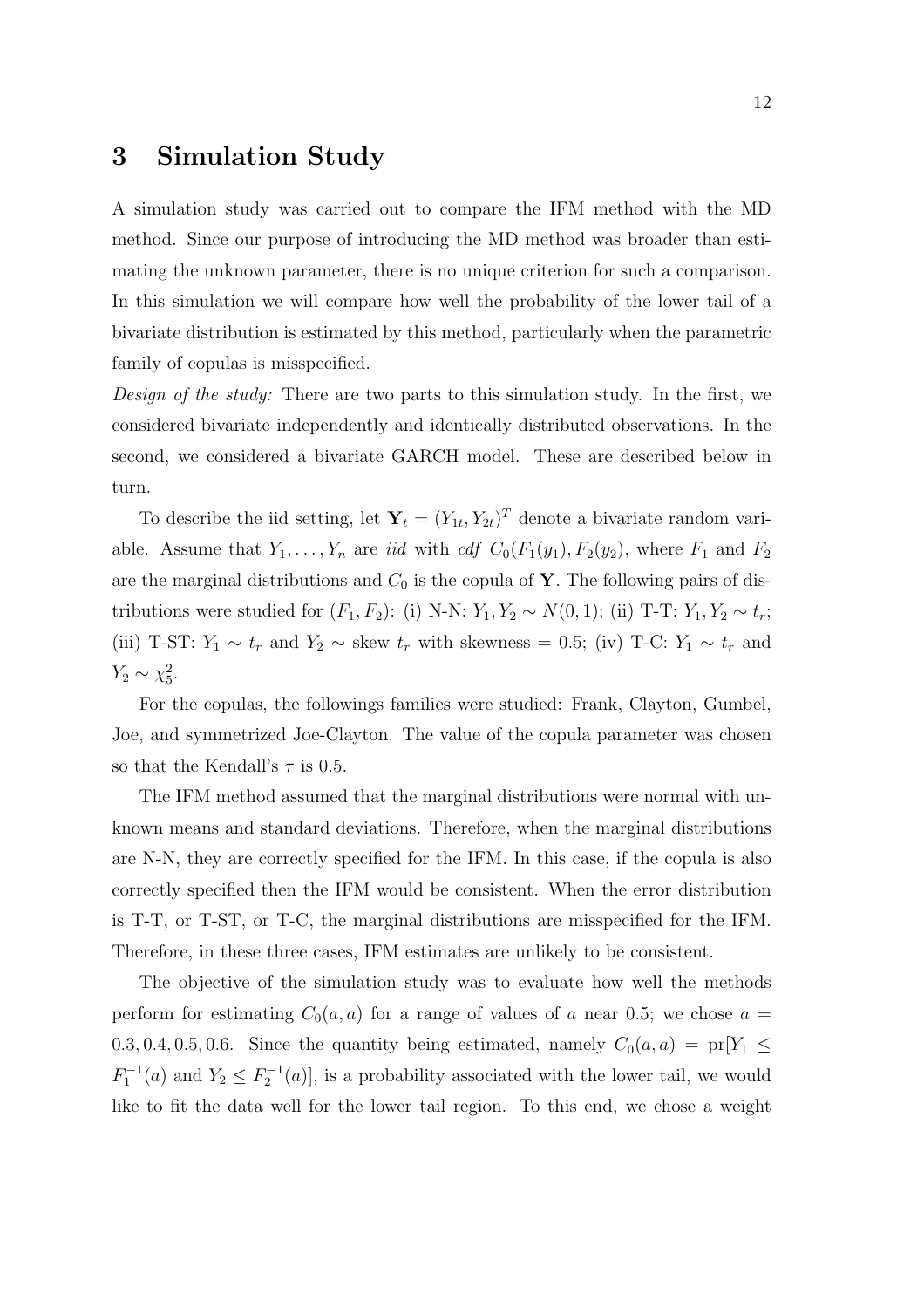function that assigns a positive weight to the lower tail,  $\{u \leq 0.75 \text{ and } v \leq 0.75\}$ , in the domain  $[0,1]^2$  of the copula. More specifically we chose  $w(u, v) = I\{u \leq$ 0.75 and  $v \le 0.75\{ \}$   $\{ C(u, v; \tilde{\theta}) + 0.01 \}$  {1.01 –  $C(u, v; \tilde{\theta})$ }<sup>-1</sup> where  $\tilde{\theta}$  is a  $n^{1/2}$ -consistent estimator of  $\theta$ .

In the second part of the study, we considered the following GARCH model:  $Y_{1t} =$ √  $\overline{h_{1t}}\eta_{1t}$  and  $Y_{2t} =$ √  $\overline{h_{2t}} \eta_{2t}$  where  $h_{1t} = 0.2 + 0.1y_{1,t-1}^2 + 0.15h_{1,t-1}, h_{2t} =$  $0.1 + 0.1y_{1,t-1}^2 + 0.15y_{2,t-2}^2 + 0.1h_{2,t-1}$ , and  $(\eta_{1t}, \eta_{2t})$  are iid with distribution function  $C_0\{F_1(y_1), F_2(y_2)\}\,$ , where  $F_1, F_2$  and  $C_0$  as in the previous part of the design for iid observations. The quantity being estimated is  $C_0(a, a) = \text{pr}[\eta_{1,t+1}] \le$  $F_1^{-1}(a)$  and  $\eta_{2,t+1} \le F_2^{-1}(a) | \mathcal{F}_t]$  for  $a = 0.3, 0.4, 0.5, 0.6$ , which corresponds to that in the previous part for the iid setting.

Since the simulations were computing intensive, the MD method was applied only with data generated from the normal distribution for the error terms. We could have evaluated the method with data generated from T-T, T-ST, and T-C. Fortunately, the simulation results to be presented show that this is not necessary.

Our focus is on the realistic setting when the copula and marginal distributions are misspecified. Consequently, the copula parameter itself is not of much interest and every method studied in this paper is inconsistent. The relevant question is, how large is the difference between what would like to estimate and what is being estimated. Therefore, we focus on the asymptotic bias.

### Results:

(i). Marginal distributions and the copula are correctly specified: These results are in Table 1 under the heading N-N for IFM. The results in these tables under the headings T-T, T-ST and T-C correspond to the cases when the margins are misspecified for IFM since IFM requires teh marginal distributions to be specified by a parametric family, and we chose the normal distribution for this purpose. These results show that the parameters being estimated are equal to the true parameter values.

(ii). The copula is correctly specified, but the marginal distributions are incorrectly specified for the IFM: These results are also in Table 1, but under the headings N-N, T-T and T-ST. They indicate that estimates based on the IFM method are inconsistent, but the bias is small.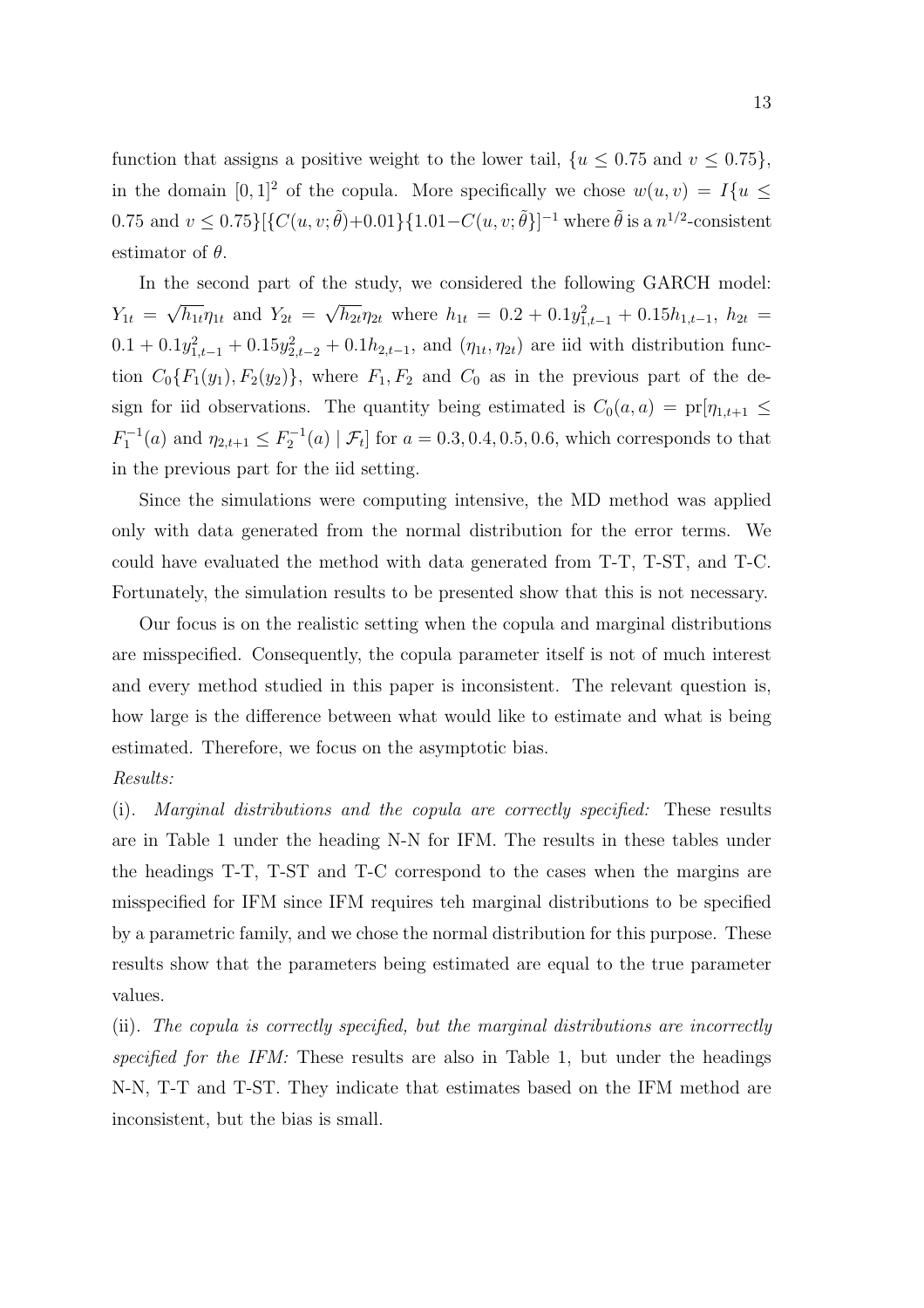When the observations are iid, the empirical copula is the same for different marginal distributions. Therefore, the MD and the semiparametric estimates would remain unchanged for different marginal distributions. This is not the case for the GARCH model. It is reassuring to note that Table 1 shows that the estimates for MD and semiparametric methods under GARCH structure are the same as those under iid observations.

(iii). The copula is incorrectly specified: These results are given in Tables 2 - 5. Since the copula is incorrectly specified, the 'pseudo likelihood' used by IFM and the semiparametric methods are incorrect irrespective of whether the margins are correctly specified or not. Here the term 'pseudo likelihood' is used loosely. However, the results for different marginal distributions are useful to assess the sensitivity of IFM to the specification of the marginal distributions. For the semiparametric and MD methods, the exact forms of the marginal distributions are not required because they are estimated by the empirical distributions of the residuals. The results show that the MD method performs better than the others. This was precisely what we expected as was motivated in the previous sections.

In addition to estimating the tail probability  $C_0(a, a)$  for different values of a, we also estimated the global measures, Kendall's  $\tau$  and Spearman's  $\rho$ . Although estimation of these global measures were not our prime goal, it is encouraging to note that the MD estimates are closer to the true value than the others, in almost all cases.

## 4 An example

Let us consider an example to indicate the nature of the topic studied in this paper. The following example is a slightly modified version of that studied by Patton (2006). Some of the following discussions are similar to those for the illustrative example in Kim et al. (2008).

Let  $E_{1,t}$  and  $E_{2,t}$  denote the DM-USDollar and Yen-USDollar exchange rates respectively. Let  $Y_{1t} = log E_{1,t} - log E_{1,t-1}$  and  $Y_{2t} = log E_{2,t} - log E_{2,t-1}$ . Thus,  $Y_{1t}$ and  $Y_{2t}$  can be seen as measures of returns of the two investments. Consider the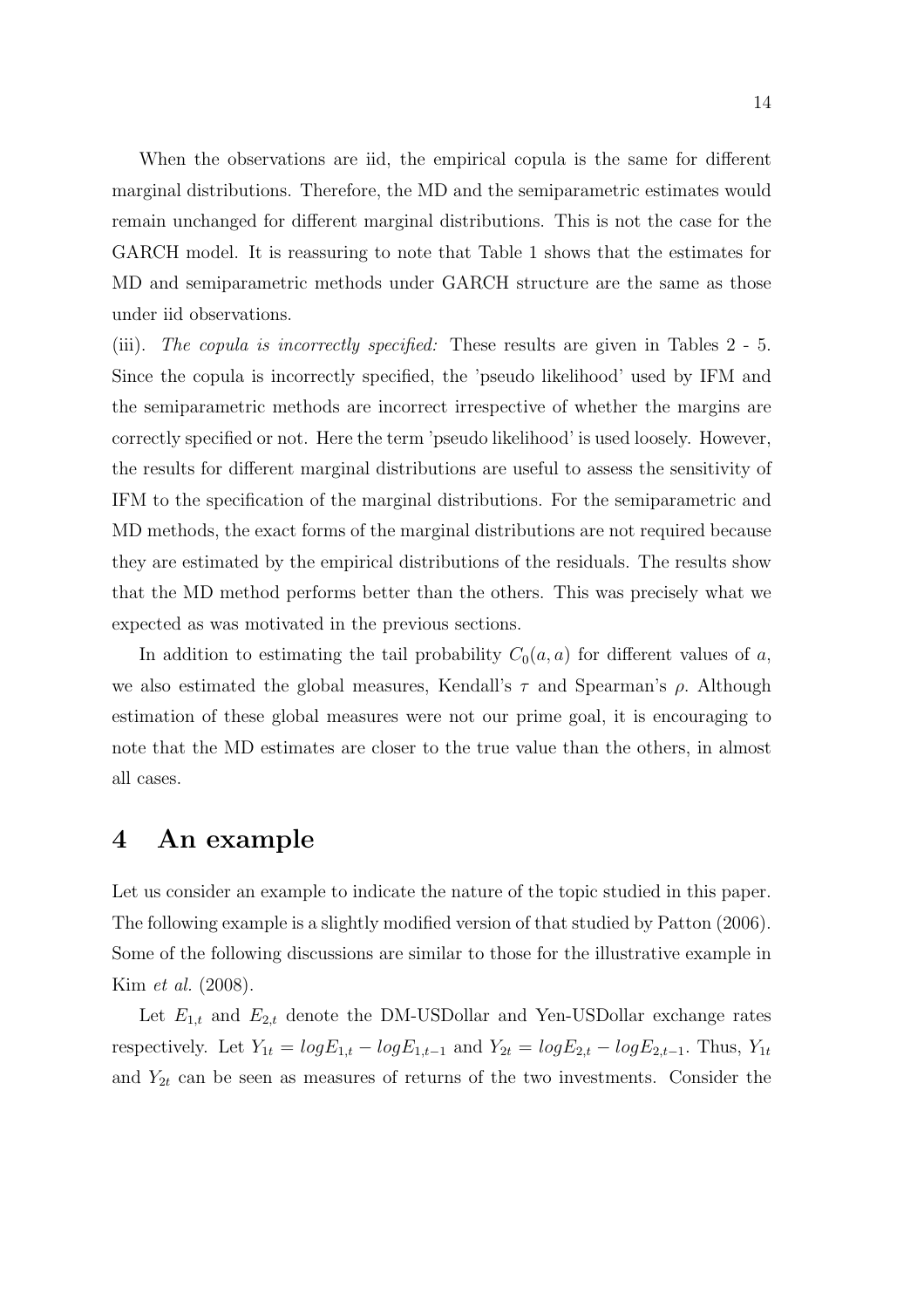model

$$
Y_{1t} = \mu_1 + \epsilon_{1t}, \qquad \epsilon_{1t} = \sqrt{h_{1t}} \eta_{1t}, \quad h_{1t} = \alpha_{11} + \alpha_{12} \epsilon_{1,t-1}^2 + \alpha_{13} h_{1,t-1},
$$
  
\n
$$
Y_{2t} = \mu_2 + \epsilon_{2t}, \qquad \epsilon_{2t} = \sqrt{h_{2t}} \eta_{2t}, \quad h_{2t} = \alpha_{21} + \alpha_{22} \epsilon_{2,t-1}^2 + \alpha_{23} h_{2,t-1},
$$
\n(25)

where  $\{\eta_{1t}, \eta_{2t}\}\$  are *iid*. Let  $C_0(u_1, u_2)$  denote its copula.

We use the data for the period Jan 1991 - Jan 1999, a period prior to the introduction of the Euro. The total number of observations is 2046. Let us suppose that we are interested to estimate probabilities of events such as  $P(y_{1n} \le log(t), y_{2n} \le$  $log(t)$ , and  $P(\eta_{1n} \leq t, \eta_{2n} \leq t)$ . Since these events correspond to the lower tail, we use the same weight function as that in the simulation study.

We estimated several copulas and evaluated their goodness of fit. The Gaussian copula family appears to fit well. The copulas estimated by the semiparametric and minimum distance methods are  $C(\tilde{F}_{1n}(\tilde{\eta}_1), \tilde{F}_{2n}(\tilde{\eta}_2); 0.53)$  and  $C(\tilde{F}_{1n}(\tilde{\eta}_1), \tilde{F}_{2n}(\tilde{\eta}_2); 0.55)$ respectively, where  $\tilde{F}_{1n}$  and  $\tilde{F}_{2n}$  are the empirical distribution functions of the residuals  $\{\tilde{\eta}_{1t}\}\$ and  $\{\tilde{\eta}_{2t}\}\$ respectively, and  $C(u_1, u_2; \theta)\$ is the Gaussian copula. In this particular instance, the semiparametric and MD estimates are close, and hence any estimates based on the methods would also be close. However, in general, this would not be case.

While the SP estimator converges to a point, say  $\theta_a$ , it is difficult to interpret exactly what this point represent. By contrast, we know that the MD estimator also converges to  $\theta_0$  and this is the point such that the true copula  $C_0$  is closest to  $C(\cdot;\boldsymbol{\theta}_0)$  in terms of the distance  $J_0$  defined in (5). Therefore, intuitively the MD results are more appealing to the context of the present example. It reassuring that the SP and the MD methods led to results that are close in this particular case. However, in general, they could be very different.

# References

- Cherubini, U., Luciano, E., and Vecchiato, W. (2004). Copula Methods in Finance. John Wiley and Sons Ltd, Chichester, U.K.
- Fermanian, J.-D., Radulovic, D., and Wegkamp, M. (2004). Weak convergence of empirical copula processes. *Bernoulli*, 10(5), 847–860.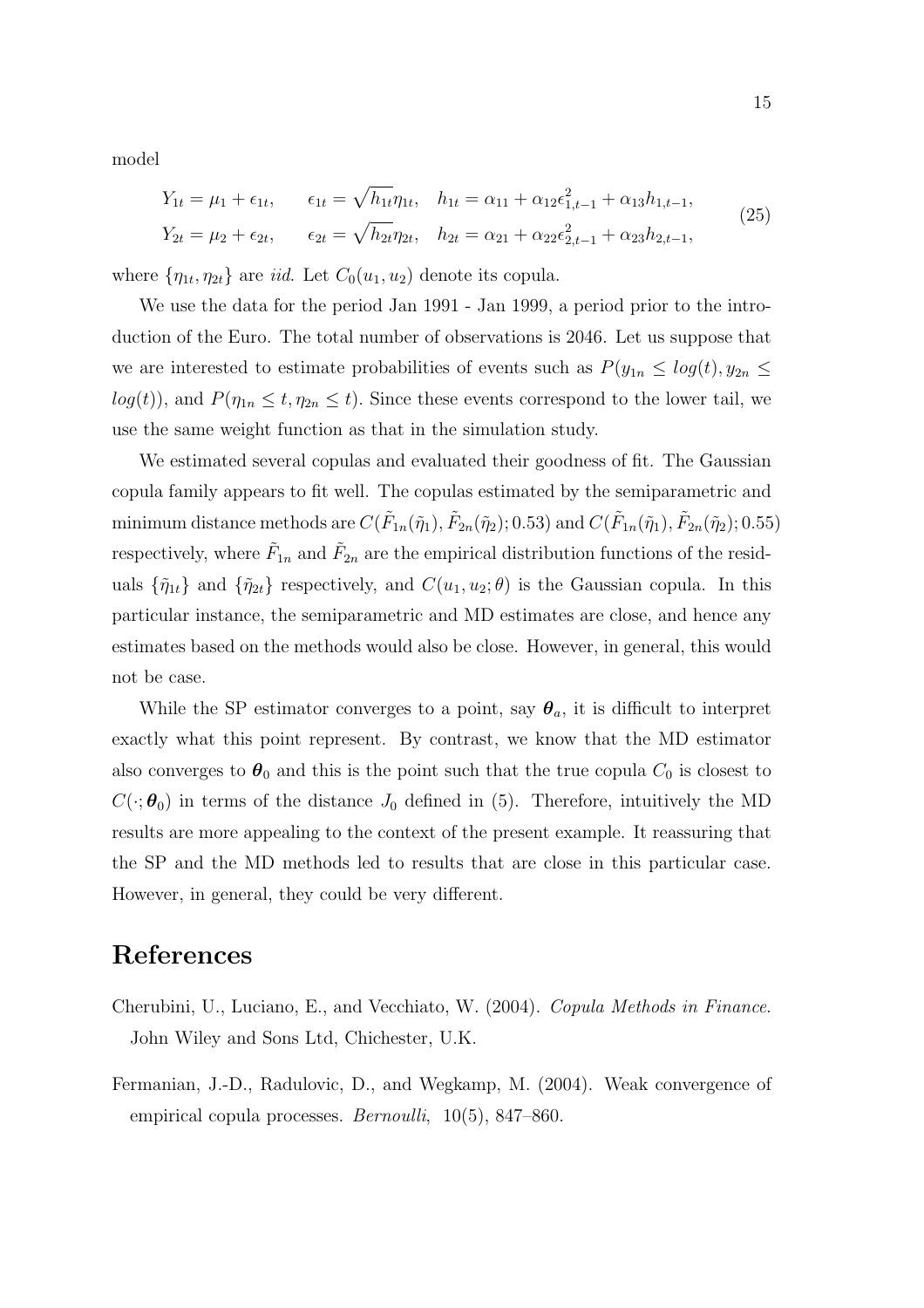- Genest, C., Ghoudi, K., and Rivest, L.-P. (1995a). A semiparametric estimation procedure of dependence parameters in multivariate families of distributions. Biometrika, 82, 543–552.
- Genest, C., Ghoudi, K., and Rivest, L.-P. (1995b). A semiparametric estimation procedure of dependence parameters in multivariate families of distributions. Biometrika, 82, 543–552.
- Joe, H. (1997). Multivariate Models and Dependence Concepts. Chapman and Hall, London.
- Kim, G., Silvapulle, M. J., and Silvapulle, P. (2008). Estimating the error distribution in multivariate heteroscedastic time series models. Journal of Statistical Planning and Inference, 138, 1442–1458.
- Koul, H. L. and Ling, S. (2006). Fitting an error distribution in some heteroscedastic time series model. Annals of Statistics, 34, 994–1012.
- Oakes, D. (1994). Multivariate survival distributions. Journal of Nonparametric Statistics, 3, 343–354.
- Oakes, D. and Wang, A. (2003). Copula model generated by Dabrowska's association measure. Biometrika, 90(2), 478–481.
- Patton, A. J. (2006). Modelling asymmetric exchange rate dependence. International Economic Review, 47, 527–556.
- Sklar, A. (1959). Fonctions de répartition à n dimensionset leurs marges. Publ. Inst. Statis. Univ. Paris, 8, 229–231.
- Tsukahara, H. (2005). Semiparametric estimation in copula models. Canad. J. Statist., 33, 357–375.
- Wang, W. and Ding, A. A. (2000). On assessing the association for bivariate current status data. Biometrika, 87, 879–893.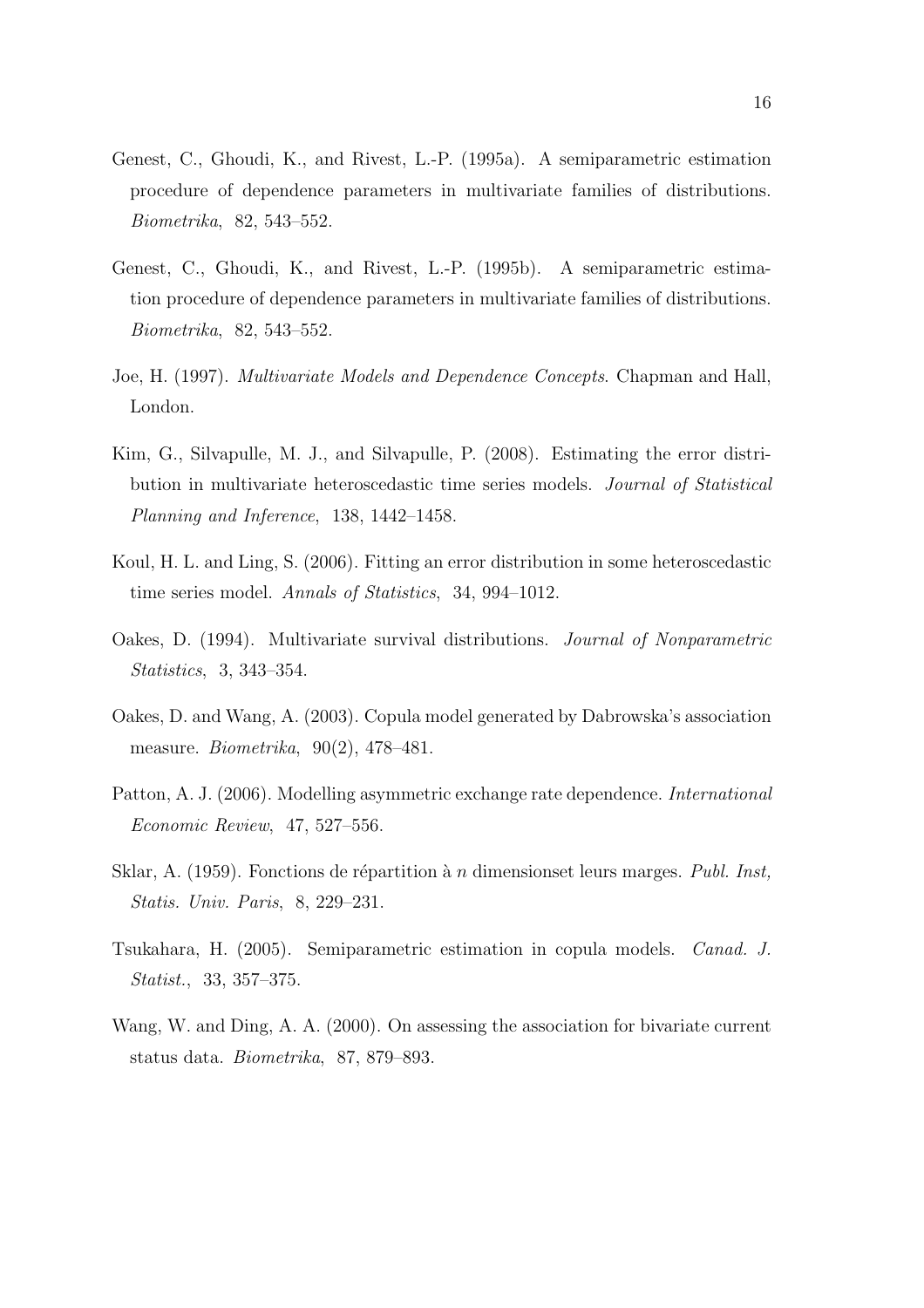|                                                 | Population                                   | <b>IFM</b> | <b>IFM</b> | <b>IFM</b> | <b>IFM</b> | SP     | MD     |
|-------------------------------------------------|----------------------------------------------|------------|------------|------------|------------|--------|--------|
| Parameter                                       | Value                                        | $(N-N)$    | $(T-T)$    | $(T-ST)$   | $(T-C)$    |        |        |
|                                                 |                                              |            |            |            |            |        |        |
| True and fitted copula: Frank; iid observations |                                              |            |            |            |            |        |        |
|                                                 |                                              |            |            |            |            |        |        |
| $C_0(0.3, 0.3)$                                 | 0.1967                                       | 0.1967     | 0.2004     | 0.1990     | 0.1968     | 0.1967 | 0.1966 |
| $C_0(0.4, 0.4)$                                 | 0.2906                                       | 0.2905     | 0.2949     | 0.2933     | 0.2908     | 0.2906 | 0.2905 |
| $C_0(0.5, 0.5)$                                 | 0.3889                                       | 0.3887     | 0.3933     | 0.3916     | 0.3890     | 0.3888 | 0.3888 |
| $C_0(0.6, 0.6)$                                 | 0.4906                                       | 0.4905     | 0.4949     | 0.4933     | 0.4908     | 0.4906 | 0.4905 |
|                                                 |                                              |            |            |            |            |        |        |
| $\tau$                                          | 0.4999                                       | 0.4998     | 0.5169     | 0.5105     | 0.5008     | 0.5000 | 0.4999 |
| $\rho$                                          | 0.6945                                       | 0.6945     | 0.7139     | 0.7067     | 0.6955     | 0.6946 | 0.6945 |
|                                                 |                                              |            |            |            |            |        |        |
|                                                 | True and fitted copula: Frank; GARCH margins |            |            |            |            |        |        |
|                                                 |                                              |            |            |            |            |        |        |
| $C_0(0.3, 0.3)$                                 | 0.1967                                       | 0.1966     | 0.2004     | 0.1989     | 0.1967     | 0.1966 | 0.1967 |
| $C_0(0.4, 0.4)$                                 | 0.2906                                       | 0.2905     | 0.2948     | 0.2932     | 0.2907     | 0.2905 | 0.2906 |
| $C_0(0.5, 0.5)$                                 | 0.3889                                       | 0.3887     | 0.3932     | 0.3915     | 0.3889     | 0.3887 | 0.3888 |
| $C_0(0.6, 0.6)$                                 | 0.4906                                       | 0.4905     | 0.4948     | 0.4932     | 0.4907     | 0.4905 | 0.4906 |
|                                                 |                                              |            |            |            |            |        |        |
| $\tau$                                          | 0.4999                                       | 0.4997     | 0.5167     | 0.5102     | 0.5003     | 0.4996 | 0.4999 |
| $\rho$                                          | 0.6945                                       | 0.6943     | 0.7136     | 0.7062     | 0.6950     | 0.6942 | 0.6946 |

Table 1: Comparison of minimum distance, semiparametric and IFM methods with a correctly specified copula.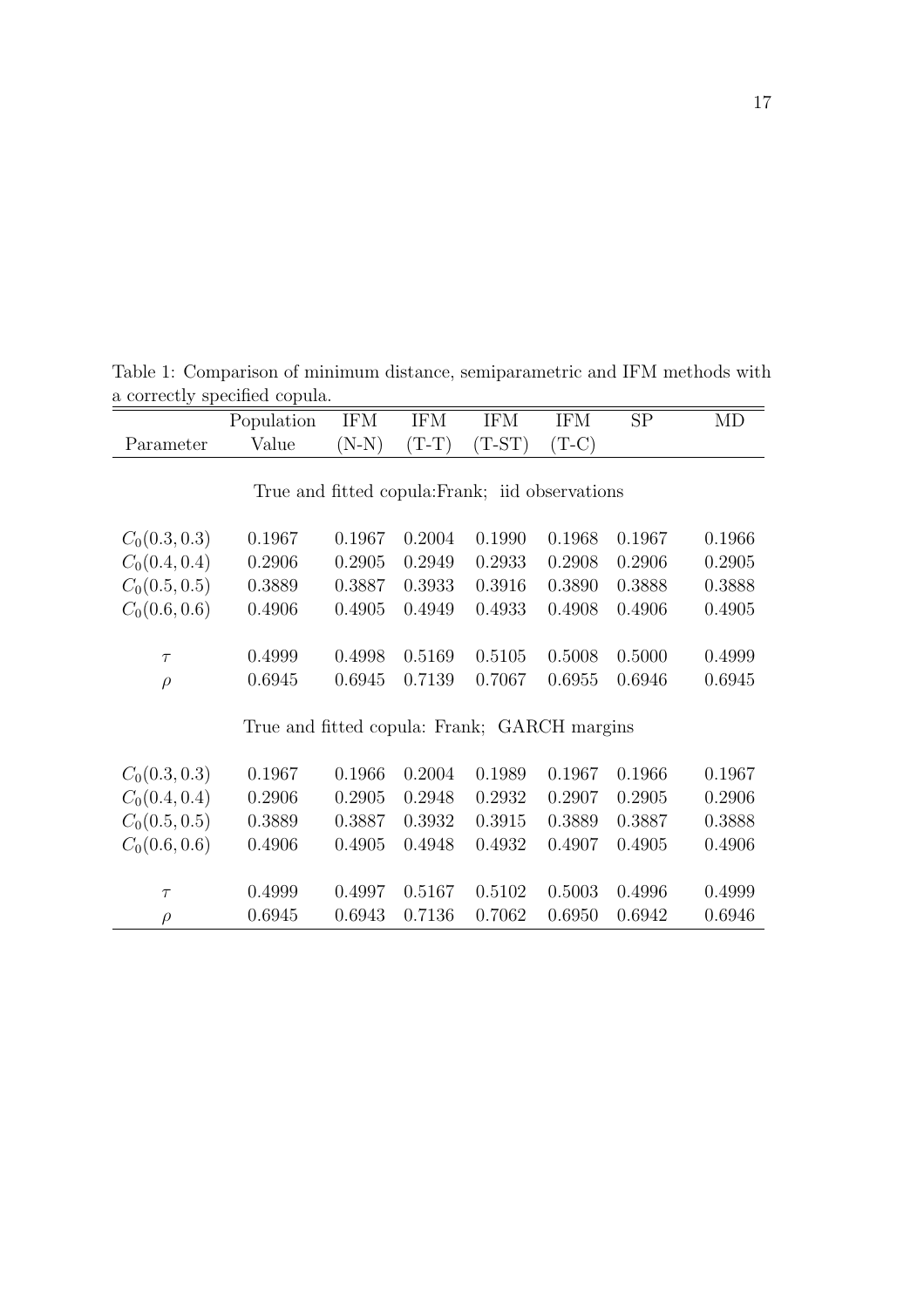|                 | Population                                         | <b>IFM</b> | <b>IFM</b> | <b>IFM</b> | <b>IFM</b> | SP     | MD     |
|-----------------|----------------------------------------------------|------------|------------|------------|------------|--------|--------|
| Parameter       | Value                                              | $(N-N)$    | $(T-T)$    | $(T-ST)$   | $(T-C)$    |        |        |
|                 |                                                    |            |            |            |            |        |        |
|                 | True copula: Frank; fitted copula family: Clayton  |            |            |            |            |        |        |
|                 |                                                    |            |            |            |            |        |        |
| $C_0(0.3, 0.3)$ | 0.1967                                             | 0.1805     | 0.1716     | 0.1902     | 0.1926     | 0.1807 | 0.2079 |
| $C_0(0.4, 0.4)$ | 0.2906                                             | 0.2544     | 0.2448     | 0.2648     | 0.2675     | 0.2545 | 0.2844 |
| $C_0(0.5, 0.5)$ | 0.3889                                             | 0.3376     | 0.3283     | 0.3478     | 0.3504     | 0.3377 | 0.3673 |
| $C_0(0.6, 0.6)$ | 0.4906                                             | 0.4322     | 0.4242     | 0.4412     | 0.4435     | 0.4324 | 0.4587 |
|                 |                                                    |            |            |            |            |        |        |
| $\tau$          | 0.5003                                             | 0.3494     | 0.3140     | 0.3881     | 0.3979     | 0.3500 | 0.4608 |
| $\rho$          | 0.6952                                             | 0.4995     | 0.4528     | 0.5491     | 0.5613     | 0.5003 | 0.6375 |
|                 |                                                    |            |            |            |            |        |        |
|                 | True copula: Gumbel; fitted copula family: Clayton |            |            |            |            |        |        |
|                 |                                                    |            |            |            |            |        |        |
| $C_0(0.3, 0.3)$ | 0.1822                                             | 0.1790     | 0.1719     | 0.1890     | 0.1909     | 0.1792 | 0.1959 |
| $C_0(0.4, 0.4)$ | 0.2737                                             | 0.2527     | 0.2451     | 0.2635     | 0.2656     | 0.2530 | 0.2712 |
| $C_0(0.5, 0.5)$ | 0.3752                                             | 0.3360     | 0.3287     | 0.3465     | 0.3486     | 0.3362 | 0.3540 |
| $C_0(0.6, 0.6)$ | 0.4856                                             | 0.4309     | 0.4245     | 0.4401     | 0.4419     | 0.4311 | 0.4468 |
|                 |                                                    |            |            |            |            |        |        |
| $\tau$          | 0.4995                                             | 0.3433     | 0.3154     | 0.3832     | 0.3910     | 0.3443 | 0.4115 |
| $\rho$          | 0.6816                                             | 0.4916     | 0.4546     | 0.5429     | 0.5527     | 0.4928 | 0.5782 |

Table 2: Comparison of minimum distance, semiparametric and IFM methods with incorrectly specified copula when the observations are iid.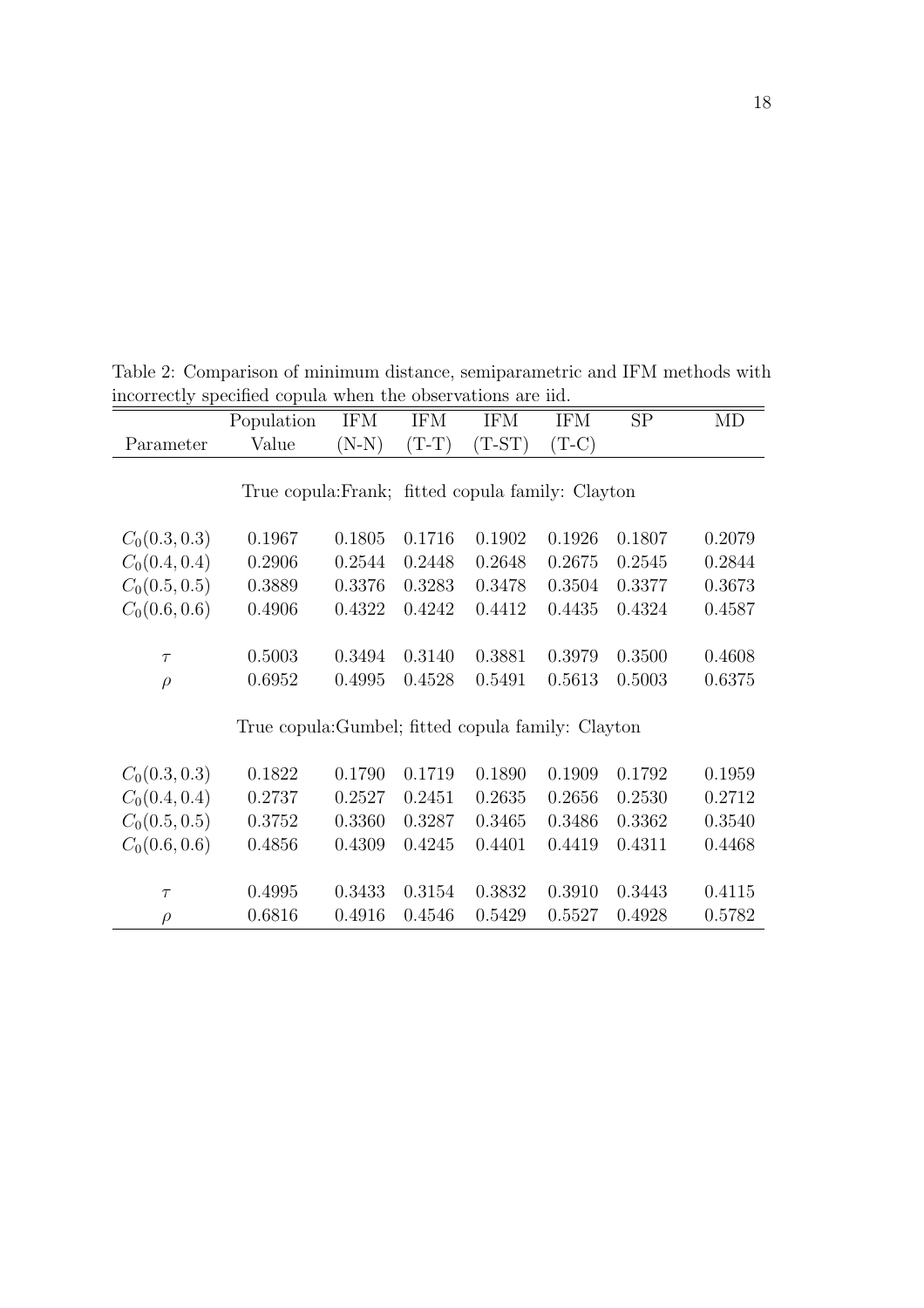|                 | Population                                       | <b>IFM</b> | <b>IFM</b> | <b>IFM</b> | <b>IFM</b> | SP     | MD     |
|-----------------|--------------------------------------------------|------------|------------|------------|------------|--------|--------|
| Parameter       | Value                                            | $(N-N)$    | $(T-T)$    | $(T-ST)$   | $(T-C)$    |        |        |
|                 |                                                  |            |            |            |            |        |        |
|                 | True copula: Joe; fitted copula family: Clayton  |            |            |            |            |        |        |
|                 |                                                  |            |            |            |            |        |        |
| $C_0(0.3, 0.3)$ | 0.1679                                           | 0.1651     | 0.1387     | 0.1796     | 0.1895     | 0.1654 | 0.1830 |
| $C_0(0.4, 0.4)$ | 0.2677                                           | 0.2379     | 0.2104     | 0.2534     | 0.2641     | 0.2382 | 0.2571 |
| $C_0(0.5, 0.5)$ | 0.3786                                           | 0.3217     | 0.2963     | 0.3366     | 0.3470     | 0.3220 | 0.3402 |
| $C_0(0.6, 0.6)$ | 0.4969                                           | 0.4186     | 0.3976     | 0.4314     | 0.4405     | 0.4188 | 0.4345 |
|                 |                                                  |            |            |            |            |        |        |
| $\tau$          | 0.4998                                           | 0.2887     | 0.1870     | 0.3459     | 0.3852     | 0.2897 | 0.3594 |
| $\rho$          | 0.6798                                           | 0.4187     | 0.2730     | 0.4949     | 0.5454     | 0.4200 | 0.5124 |
|                 |                                                  |            |            |            |            |        |        |
|                 | True copula: Gumbel; fitted copula family: Frank |            |            |            |            |        |        |
|                 |                                                  |            |            |            |            |        |        |
| $C_0(0.3, 0.3)$ | 0.1822                                           | 0.1966     | 0.2018     | 0.2018     | 0.2015     | 0.1966 | 0.1872 |
| $C_0(0.4, 0.3)$ | 0.2737                                           | 0.2905     | 0.2964     | 0.2965     | 0.2961     | 0.2905 | 0.2796 |
| $C_0(0.5, 0.5)$ | 0.3752                                           | 0.3887     | 0.3949     | 0.3950     | 0.3945     | 0.3887 | 0.3773 |
| $C_0(0.6, 0.6)$ | 0.4856                                           | 0.4905     | 0.4964     | 0.4965     | 0.4961     | 0.4905 | 0.4796 |
|                 |                                                  |            |            |            |            |        |        |
| $\tau$          | 0.4995                                           | 0.4996     | 0.5230     | 0.5233     | 0.5216     | 0.4997 | 0.4573 |
| $\rho$          | 0.6816                                           | 0.6942     | 0.7206     | 0.7210     | 0.7191     | 0.6944 | 0.6441 |

Table 3: Comparison of minimum distance, semiparametric and IFM methods with incorrectly specified copula when the observations are iid.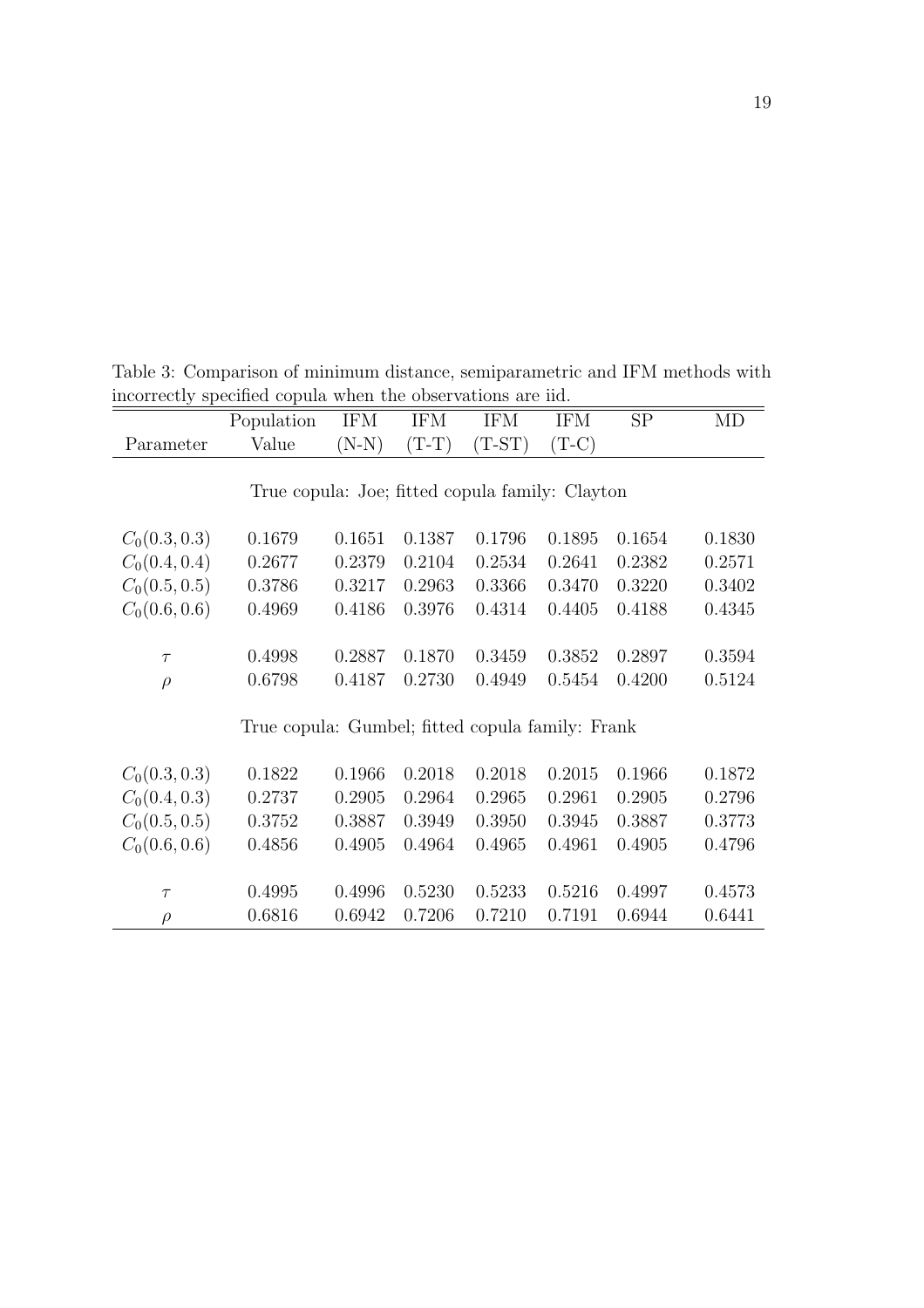Table 4: Comparison of minimum distance, semiparametric and IFM methods with incorrectly specified copula when the margins follow GARCH models.

|                 | Population                                         | <b>IFM</b> | <b>IFM</b> | <b>IFM</b> | <b>IFM</b> | SP     | MD     |
|-----------------|----------------------------------------------------|------------|------------|------------|------------|--------|--------|
| Parameter       | Value                                              | $(N-N)$    | $(T-T)$    | $(T-ST)$   | $(T-C)$    |        |        |
|                 |                                                    |            |            |            |            |        |        |
|                 |                                                    |            |            |            |            |        |        |
|                 | True copula: Frank; fitted copula family: Clayton  |            |            |            |            |        |        |
|                 |                                                    |            |            |            |            |        |        |
| $C_0(0.3, 0.3)$ | 0.1967                                             | 0.1801     | 0.1712     | 0.1894     | 0.1921     | 0.1805 | 0.2076 |
| $C_0(0.4, 0.4)$ | 0.2906                                             | 0.2539     | 0.2443     | 0.2640     | 0.2669     | 0.2544 | 0.2841 |
| $C_0(0.5, 0.5)$ | 0.3889                                             | 0.3372     | 0.3279     | 0.3470     | 0.3498     | 0.3376 | 0.3670 |
| $C_0(0.6, 0.6)$ | 0.4906                                             | 0.4319     | 0.4239     | 0.4405     | 0.4430     | 0.4323 | 0.4584 |
|                 |                                                    |            |            |            |            |        |        |
| $\tau$          | 0.4999                                             | 0.3479     | 0.3124     | 0.3852     | 0.3959     | 0.3495 | 0.4596 |
| $\rho$          | 0.6945                                             | 0.4975     | 0.4507     | 0.5453     | 0.5588     | 0.4996 | 0.6361 |
|                 |                                                    |            |            |            |            |        |        |
|                 | True copula: Gumbel; fitted copula family: Clayton |            |            |            |            |        |        |
|                 |                                                    |            |            |            |            |        |        |
| $C_0(0.3, 0.3)$ | 0.1822                                             | 0.1788     | 0.1717     | 0.1886     | 0.1908     | 0.1791 | 0.1960 |
| $C_0(0.4, 0.4)$ | 0.2737                                             | 0.2525     | 0.2449     | 0.2631     | 0.2655     | 0.2528 | 0.2712 |
| $C_0(0.5, 0.5)$ | 0.3752                                             | 0.3357     | 0.3285     | 0.3461     | 0.3484     | 0.3361 | 0.3540 |
| $C_0(0.6, 0.6)$ | 0.4856                                             | 0.4306     | 0.4244     | 0.4397     | 0.4418     | 0.4309 | 0.4468 |
|                 |                                                    |            |            |            |            |        |        |
| $\tau$          | 0.4995                                             | 0.3424     | 0.3147     | 0.3818     | 0.3905     | 0.3437 | 0.4116 |
| $\rho$          | 0.6816                                             | 0.4903     | 0.4537     | 0.5411     | 0.5520     | 0.4921 | 0.5783 |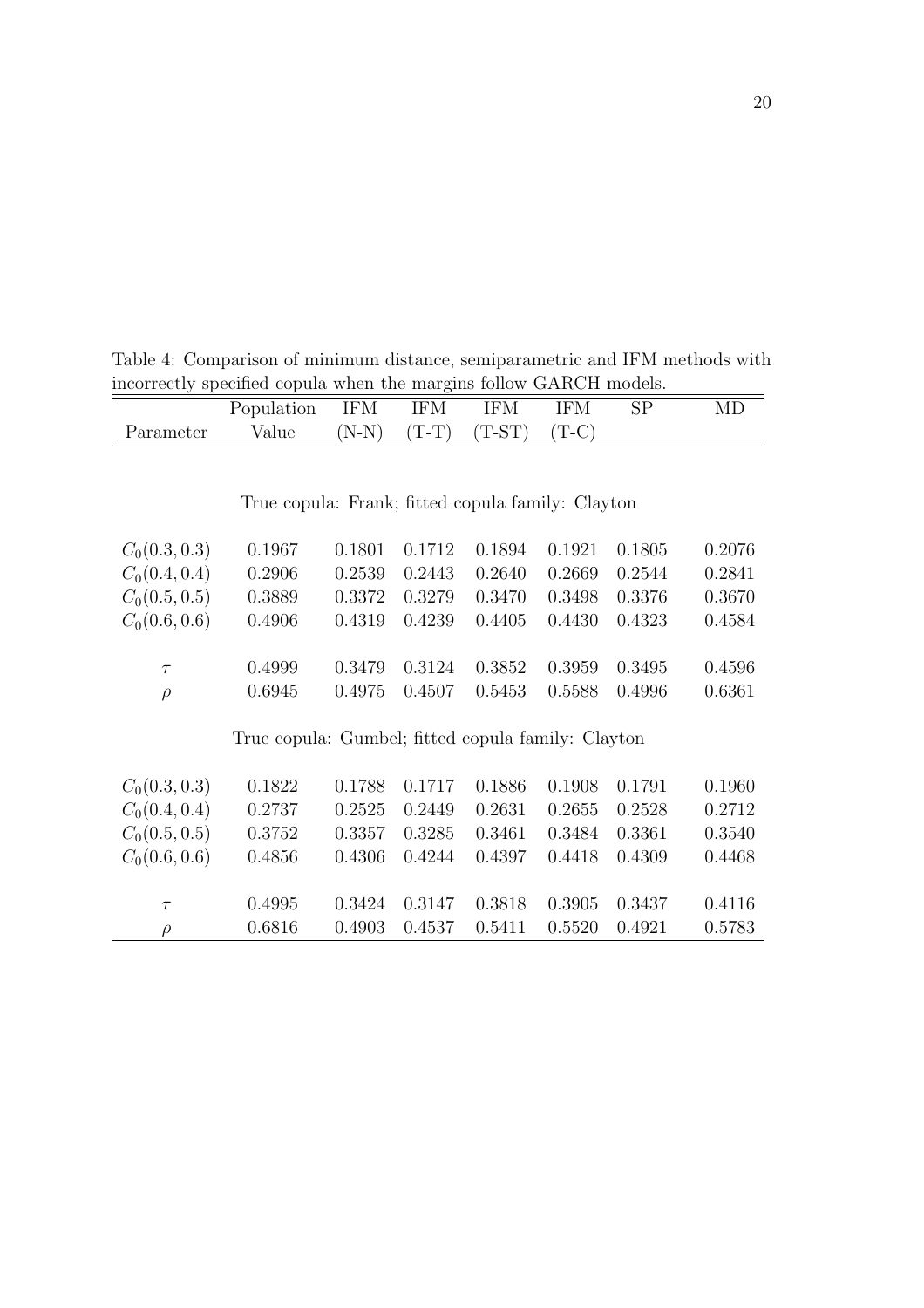Table 5: Comparison of minimum distance, semiparametric and IFM methods with incorrectly specified copula when the margins follow GARCH models

|                                                 | Population                                                          | <b>IFM</b> | <b>IFM</b> | <b>IFM</b> | <b>IFM</b> | <b>SP</b> | MD     |  |
|-------------------------------------------------|---------------------------------------------------------------------|------------|------------|------------|------------|-----------|--------|--|
| Parameter                                       | Value                                                               | $(N-N)$    | $(T-T)$    | $(T-ST)$   | $(T-C)$    |           |        |  |
|                                                 |                                                                     |            |            |            |            |           |        |  |
| True copula: Joe; fitted copula family: Clayton |                                                                     |            |            |            |            |           |        |  |
|                                                 |                                                                     |            |            |            |            |           |        |  |
| $C_0(0.3, 0.3)$                                 | 0.1679                                                              | 0.1649     | 0.1393     | 0.1793     | 0.1893     | 0.1653    | 0.1831 |  |
| $C_0(0.4, 0.4)$                                 | 0.2677                                                              | 0.2377     | 0.2110     | 0.2531     | 0.2639     | 0.2381    | 0.2571 |  |
| $C_0(0.5, 0.5)$                                 | 0.3786                                                              | 0.3216     | 0.2968     | 0.3363     | 0.3469     | 0.3220    | 0.3402 |  |
| $C_0(0.6, 0.6)$                                 | 0.4969                                                              | 0.4185     | 0.3980     | 0.4312     | 0.4404     | 0.4188    | 0.4346 |  |
|                                                 |                                                                     |            |            |            |            |           |        |  |
| $\tau$                                          | 0.4998                                                              | 0.2880     | 0.1891     | 0.3447     | 0.3848     | 0.2895    | 0.3596 |  |
| $\rho$                                          | 0.6798                                                              | 0.4178     | 0.2762     | 0.4934     | 0.5448     | 0.4199    | 0.5126 |  |
|                                                 |                                                                     |            |            |            |            |           |        |  |
|                                                 | True copula: Gumbel; fitted copula family: Frank                    |            |            |            |            |           |        |  |
|                                                 |                                                                     |            |            |            |            |           |        |  |
| $C_0(0.3, 0.3)$                                 | 0.1822                                                              | 0.1965     | 0.2017     | 0.2017     | 0.2013     | 0.1965    | 0.1873 |  |
| $C_0(0.4, 0.4)$                                 | 0.2737                                                              | 0.2904     | 0.2964     | 0.2964     | 0.2960     | 0.2904    | 0.2796 |  |
| $C_0(0.5, 0.5)$                                 | 0.3752                                                              | 0.3886     | 0.3948     | 0.3949     | 0.3944     | 0.3886    | 0.3773 |  |
| $C_0(0.6, 0.6)$                                 | 0.4856                                                              | 0.4904     | 0.4964     | 0.4964     | 0.4960     | 0.4904    | 0.4796 |  |
|                                                 |                                                                     |            |            |            |            |           |        |  |
| $\tau$                                          | 0.4995                                                              | 0.4994     | 0.5226     | 0.5229     | 0.5211     | 0.4993    | 0.4574 |  |
| $\rho$                                          | 0.6816                                                              | 0.6940     | 0.7202     | 0.7205     | 0.7185     | 0.6938    | 0.6443 |  |
|                                                 |                                                                     |            |            |            |            |           |        |  |
|                                                 | True copula: Symmetrized Joe-Clayton; fitted copula family: Clayton |            |            |            |            |           |        |  |
|                                                 |                                                                     |            |            |            |            |           |        |  |
| $C_0(0.3, 0.3)$                                 | 0.2088                                                              | 0.2172     | 0.2177     | 0.2153     | 0.2039     | 0.2172    | 0.2217 |  |
| $C_0(0.4, 0.4)$                                 | 0.2933                                                              | 0.2950     | 0.2956     | 0.2929     | 0.2800     | 0.2951    | 0.3002 |  |
| $C_0(0.5, 0.5)$                                 | 0.3881                                                              | 0.3781     | 0.3787     | 0.3759     | 0.3628     | 0.3782    | 0.3835 |  |
| $C_0(0.6, 0.6)$                                 | 0.4933                                                              | 0.4686     | 0.4692     | 0.4666     | 0.4547     | 0.4687    | 0.4737 |  |
|                                                 |                                                                     |            |            |            |            |           |        |  |
| $\tau$                                          | 0.5828                                                              | 0.5004     | 0.5026     | 0.4925     | 0.4444     | 0.5007    | 0.5203 |  |
| $\rho$                                          | 0.7658                                                              | 0.6828     | 0.6852     | 0.6739     | 0.6180     | 0.6832    | 0.7047 |  |